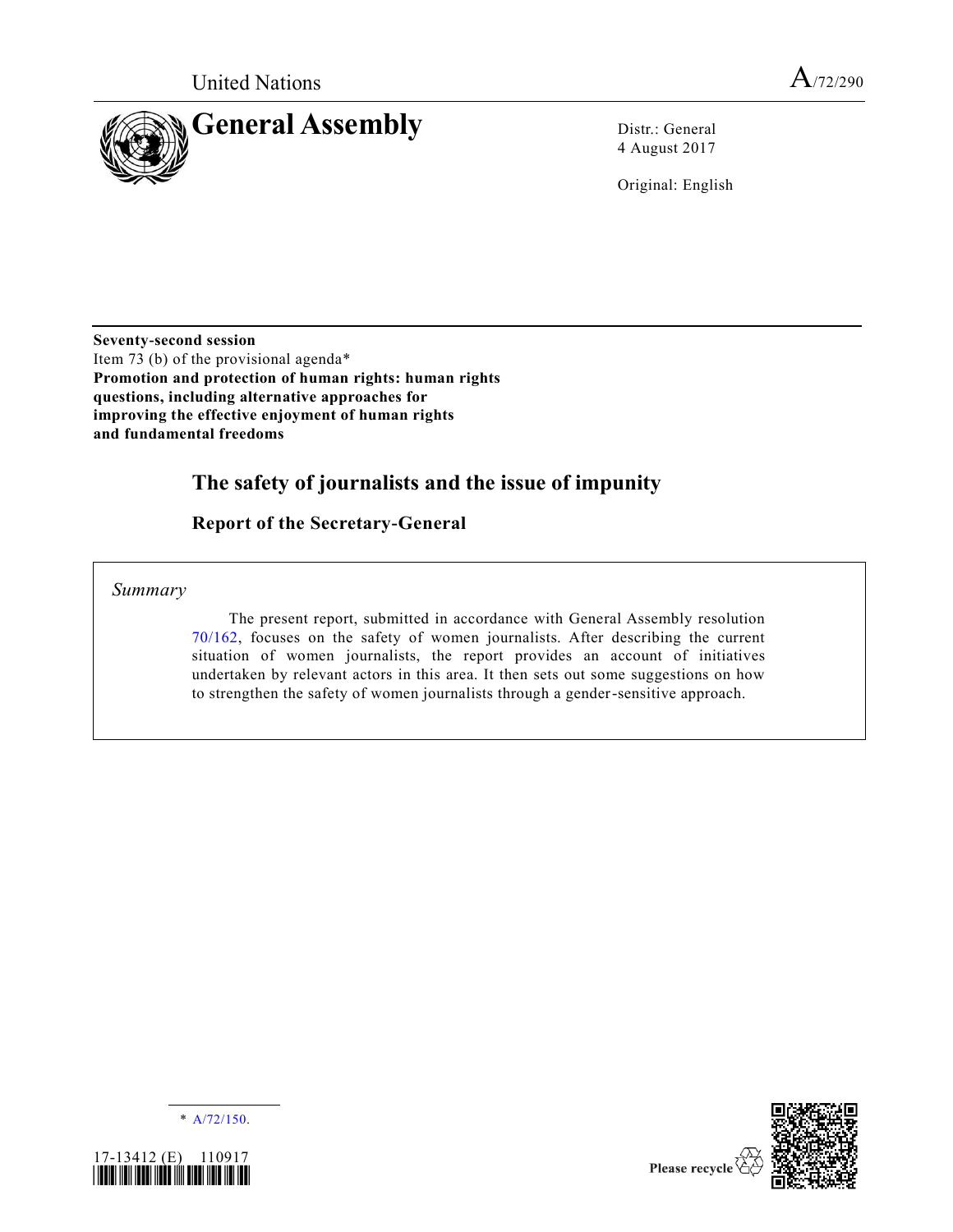## **I. Introduction**

1. In its resolution [70/162,](https://undocs.org/A/RES/70/162) the General Assembly requested the Secretary-General, working in consultation with States and other relevant stakeholders, and in particular with the United Nations Educational, Scientific and Cultural Organization (UNESCO), to prepare a report, to be presented to the Assembly at its seventysecond session and to the Human Rights Council at its thirty-seventh session, on the safety of journalists and the issue of impunity. The present report was prepared in accordance with that request.

2. In resolution [70/162,](https://undocs.org/A/RES/70/162) the General Assembly acknowledged the specific risks faced by women journalists in the exercise of their work and underlined the importance of taking a gender-sensitive approach when considering measures to address the safety of journalists. Previous reports of the Secretary-General have addressed the issue of impunity in depth and these remain relevant; the present report therefore aims to elaborate on that acknowledgement and to examine the issue of the safety of women journalists.<sup>1</sup> The report first describes the current situation pertaining to women journalists. It then sets out the applicable international law and provides an account of initiatives undertaken by relevant actors in this area. Finally, the report suggests some ways for strengthening the safety of women journalists through a gender-sensitive approach.

3. In the preparation of the report, the Office of the United Nations High Commissioner for Human Rights (OHCHR), on behalf of the Secretary-General, sought contributions from Member States; international and regional organizations; national human rights institutions; and non-governmental organizations.<sup>2</sup> In addition to information received from these actors, the report draws on a range of public sources, including United Nations human rights mechanisms and work by scholars, practitioners and civil society organizations.

# **II. Current situation**

**\_\_\_\_\_\_\_\_\_\_\_\_\_\_\_\_\_\_**

4. In the past, women have constituted a small percentage of journalists. This may be changing, albeit slowly. According to the Global Media Monitoring Project, between 1995 and 2005 there was a small increase in women's visibility in the news and in 2015, women's share of news-making roles in the traditional media (newspapers, radio, television) was 24 per cent of the total, a negligible change since 2005 when women were 23 per cent of news makers.<sup>3</sup> The underrepresentation

<sup>&</sup>lt;sup>1</sup> For the purposes of the present report, the term "journalist" includes journalists and other media workers. Journalism is defined in document [CCPR/C/GC/34,](https://undocs.org/CCPR/C/GC/34) para. 44, as "a function shared by a wide range of actors, including professional full-time reporters and analysts, as well as bloggers and others who engage in forms of self-publication in print, on the Internet or elsewhere." See als[o A/HRC/20/17,](https://undocs.org/A/HRC/20/17) paras. 3-5, [A/HRC/20/22](https://undocs.org/A/HRC/20/22) and Corr.1, para. 26, [A/HRC/24/23,](https://undocs.org/A/HRC/24/23) para. 9, [A/HRC/27/35,](https://undocs.org/A/HRC/27/35) para. 9, [A/69/268,](https://undocs.org/A/69/268) para. 4, an[d A/HRC/16/44](https://undocs.org/A/HRC/16/44) and Corr.1, para. 47.

<sup>&</sup>lt;sup>2</sup> As at 7 July 2017, contributions had been received from Argentina, Austria, Azerbaijan, Colombia, Cuba, El Salvador, Greece, Ireland, Italy, Mexico, Morocco, the Netherlands, Norway, Portugal, Slovenia and Uzbekistan; UNESCO; Americans for Democracy and Human Rights in Bahrain, Article 19, Committee to Protect Journalists, European Centre for Press and Media Freedom, Fojo Media Institute, International Centre for Justice and Human Rights, International Federation of Journalists and National Federation of Brazilian Journalists; and from a number of members of the International Freedom of Expression Exchange: Bahrain Centre for Human Rights, Bytes for All, Cambodian Centre for Human Rights, Freedom House, International Press Institute, Karisma Foundation, PEN International, Digital Rights Foundation and World Association of Newspapers and News Publishers.

<sup>3</sup> Global Media Monitoring Project report, 2015, "Who Makes the News" (Toronto, World Association for Christian Communication, November 2015), p. 1.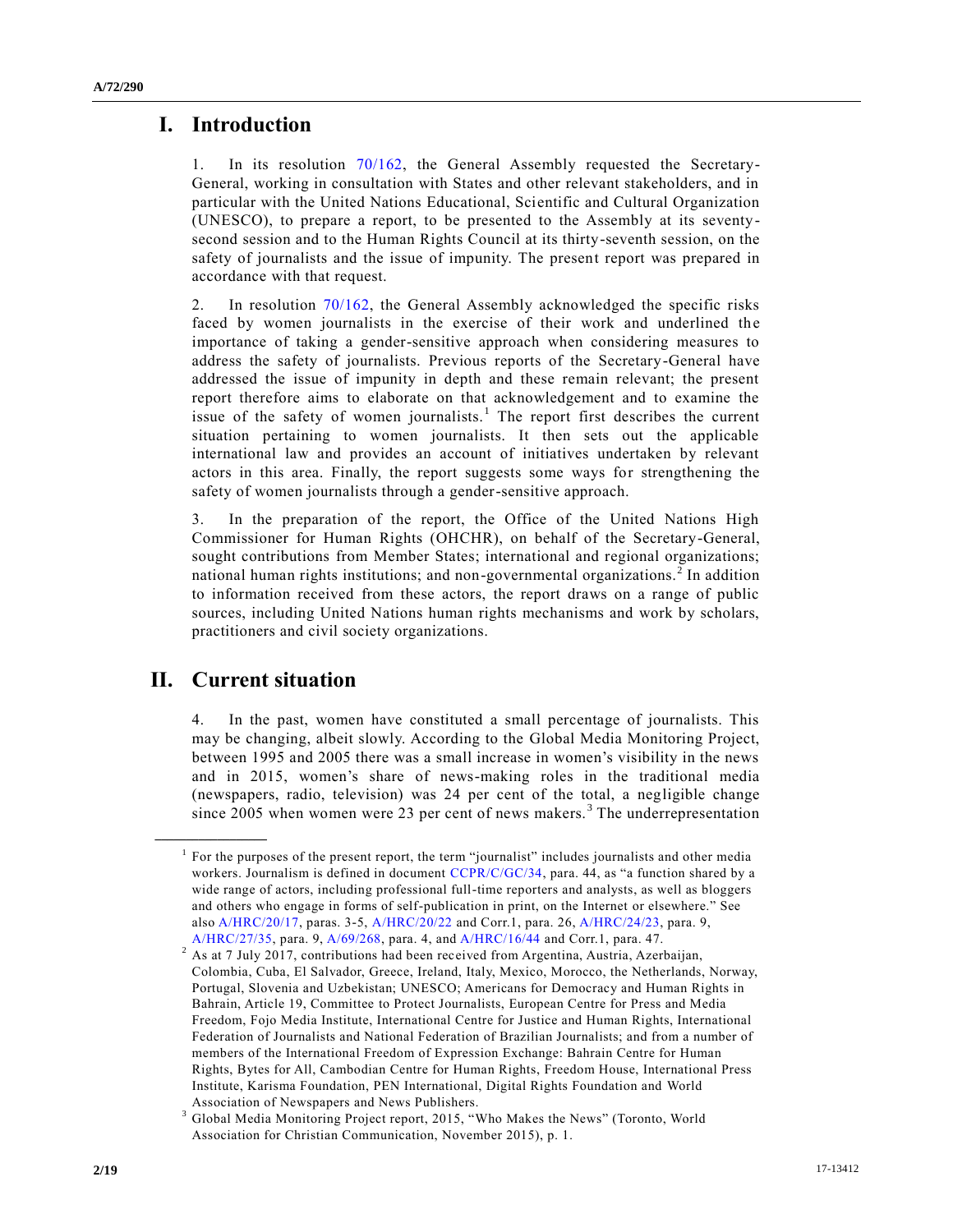of women in newsrooms and in media decision-making and leadership has an important effect on the type of information that is conveyed as news, as well as in the portrayal of women in the media.<sup>4</sup> For example, one study on conflict and postconflict countries found that only 13 per cent of media stories on themes related to peace and security included women as the subject, while women were central to the story in only 6 per cent of cases. The analysis also found that a woman was more than twice as likely as a man to be identified as the victim in a media story.<sup>5</sup>

5. At the same time, there has been an increase in violence, threats and harassment against women journalists.<sup>6</sup> Women journalists are subjected to the same wide range of human rights violations as are directed against men journalists  $(A/HRC/24/23, \text{ para. } 2, \text{ and } A/69/268, \text{ para. } 3)$  $(A/HRC/24/23, \text{ para. } 2, \text{ and } A/69/268, \text{ para. } 3)$  $(A/HRC/24/23, \text{ para. } 2, \text{ and } A/69/268, \text{ para. } 3)$  $(A/HRC/24/23, \text{ para. } 2, \text{ and } A/69/268, \text{ para. } 3)$ . However, they also experience workplace and employment related discrimination and gender-based violence, including threats of violence, abuse and harassment. Both are symptomatic of the gender-based inequality, discrimination and violence experienced by women globally across many aspects of their lives. <sup>7</sup>

6. In most countries, deeply rooted societal norms and harmful gender stereotypes present an enormous challenge to the ability of women to begin, and pursue, a career in journalism on equal terms with men.<sup>8</sup> Discrimination and inequality constitute barriers to women being able to gain the necessary qualifications to enter the media profession.<sup>9</sup> Perceptions persist in many contexts that journalism is not an "appropriate" profession for women, resulting in sometimes severe social pressure not to enter the profession, or to leave it.<sup>10</sup> The freedom of movement of women journalists can be restricted based on discriminatory laws, overt threats against their safety and cultural norms and stereotypes regarding women's conduct.<sup>11</sup> Discrimination and inequality can also seriously impede access for women journalists to an effective remedy for violations of their rights. $12$ 

7. Women journalists are generally paid less than men and they are less likely to have the same contractual protection; in addition there are fewer women working in senior and management positions.<sup>13</sup> They are also less likely to be asked to work on high-profile issues and are more likely to work on so-called women's issues, with

<sup>4</sup> Ibid. See also *Preventing Conflict, Transforming Justice, Securing the Peace: a Global Study on the Implementation of United Nations Security Council resolution 1325* (UN-Women, 2015), chap. 10. Available from http://wps.unwomen.org/pdf/en/GlobalStudy\_EN\_Web.pdf.

<sup>5</sup> *Preventing Conflict, Transforming Justice, Securing the Peace*, p. 294.

<sup>6</sup> UNESCO, *World Trends in Freedom of Expression and Media Development* (Paris, 2014), p. 92.

 $7$  Contributions of Article 19, European Centre for Press and Media Freedom, National Federation of Brazilian Journalists and Fojo Media Institute.

<sup>8</sup> Contributions of El Salvador, Americans for Democracy and Human Rights in Bahrain, Article 19, Bahrain Centre for Human Rights, Bytes for All, Cambodian Centre for Human Rights, Digital Rights Foundation and Karisma Foundation. Some States noted in their contributions that women journalists were not discriminated against and had the same access to the profession and the same rights as men journalists; see contributions of Cuba, Slovenia and Uzbekistan.

<sup>9</sup> Contributions of Americans for Democracy and Human Rights in Bahrain and PEN International.

<sup>&</sup>lt;sup>10</sup> Contribution of Article 19.<br><sup>11</sup> Contributions of Mexico at

Contributions of Mexico and UNESCO.

<sup>&</sup>lt;sup>12</sup> Contribution of Cambodian Centre for Human Rights.<br><sup>13</sup> Contributions of Greece Mexico, Slovenia, American

<sup>13</sup> Contributions of Greece, Mexico, Slovenia, Americans for Democracy and Human Rights in Bahrain, European Centre for Press and Media Freedom, National Federation of Brazilian Journalists, Bytes for All, Cambodian Centre for Human Rights, Freedom House, International Federation of Journalists and World Association of Newspapers and News Publishers. See also the contribution of El Salvador, and OSCE, Representative on Freedom of the Media, *New Challenges to Freedom of Expression: Countering Online Abuse of Female Journalists* (Vienna, 2016), p. 9.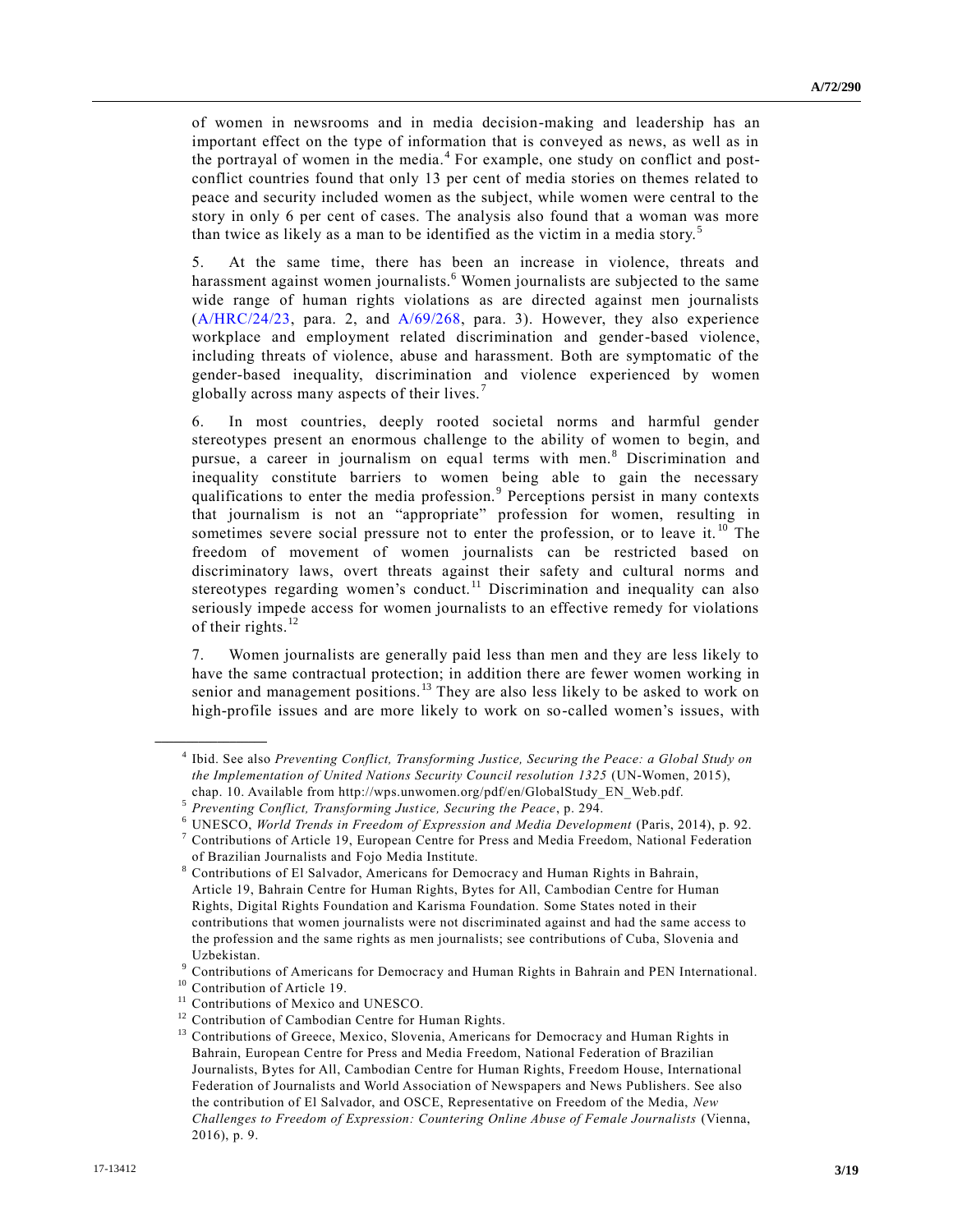the result that the work of women journalists is less visible and is taken less seriously.<sup>14</sup>

8. The majority of journalists who have been killed as a result of their work are men, although the number of women journalists being killed is on the rise.  $15$  Women journalists, however, disproportionately and routinely face gender-based violence in the workplace and in the field, online and offline. The International Women's Media Foundation and International News Safety Institute study, *Violence and Harassment against Women in the News Media: a Global Picture*<sup>16</sup> found in 2014 that nearly two-thirds of women journalist respondents had experienced some form of intimidation, threats or abuse in relation to their work.

9. A major form of the violence and harassment experienced by women journalists, both in the workplace and when reporting from the field, is sexual.<sup>17</sup> Women journalists are also more likely than men journalists to face reputational smearing campaigns, often of a sexual nature, and threats of attack against family members.<sup>18</sup>

10. The online environment can allow women to get around restrictions that are a feature of print media and television, as well as avoid gender biases and the multiple and intersecting forms of discrimination that prevent and limit women's participation in the media.<sup>19</sup> The online environment also, however, constitutes a new platform for attacks against women.<sup>20</sup> Online abuse is often anonymous and extremely invasive.<sup>21</sup> Moreover, as with women and girls generally, women journalists are disproportionally and increasingly subjected to online threats of violence, including sexual violence, trolling, doxing and being "swatted".<sup>22</sup> Women who cover topics such as politics, law, economics, sport, women's rights, gender

<sup>&</sup>lt;sup>14</sup> Contributions of Mexico and Digital Rights Foundation.

<sup>&</sup>lt;sup>15</sup> Contributions of UNESCO and Article 19. See also the report of the Director-General of UNESCO on the safety of journalists and the danger of impunity (Paris, 2016). Available from [http://www.unesco.org/fileadmin/MULTIMEDIA/HQ/CI/CI/pdf/IPDC/ipdc\\_council\\_](http://www.unesco.org/fileadmin/MULTIMEDIA/HQ/CI/CI/pdf/IPDC/ipdc_council_30_4_en_02.pdf) 30\_4\_en [02.pdf.](http://www.unesco.org/fileadmin/MULTIMEDIA/HQ/CI/CI/pdf/IPDC/ipdc_council_30_4_en_02.pdf) See also the contribution of Colombia.

<sup>16</sup> International Women's Media Foundation and International News Safety Institute, *Violence and Harassment against Women in the News Media: a Global Picture* (Washington, D.C., and London, 2014).

<sup>&</sup>lt;sup>17</sup> Contributions of Austria, Colombia, Norway, Sweden, UNESCO, Americans for Democracy and Human Rights in Bahrain, Article 19, Digital Rights Foundation, the Fojo Media Institute and Freedom House. See also *Violence and Harassment against Women in the News Media*, p. 19, and Committee to Protect Journalists, "The silencing crime: sexual violence and journalists" (New York, 2011).

<sup>&</sup>lt;sup>18</sup> Contributions of Colombia, Article 19, Committee to Protect Journalists, European Centre for Press and Media Freedom, Fojo Media Institute, Digital Rights Foundation, Freedom House and PEN International.

<sup>&</sup>lt;sup>19</sup> Contribution of Cambodian Centre for Human Rights.

<sup>20</sup> Contribution of UNESCO.

<sup>&</sup>lt;sup>21</sup> Contribution of International Press Institute.<br><sup>22</sup> Contributions of Austria, Americans for Dam

<sup>22</sup> Contributions of Austria, Americans for Democracy and Human Rights in Bahrain, Article 19, Bytes for All, the Committee to Protect Journalists, Digital Rights Foundation, Fojo Media Institute, Freedom House, International Press Institute and Karisma Foundation. See also Pew Research Center "Online harassment" (October, 2014), available from [www.pewinternet.org/](http://www.pewinternet.org/2014/10/22/online-harassment/) [2014/10/22/online-harassment/,](http://www.pewinternet.org/2014/10/22/online-harassment/) and "The web we want: the dark side of Guardian comments", *The Guardian*, 12 April 2016, available from www.theguardian.com/technology/2016/apr/12/thedark-side-of-guardian-comments. Doxing is the practice of revealing personal information online, such as home addresses and addresses of children's schools. Swatting is where emergency call systems are tricked into deploying law enforcement officers (such as a SWAT team) to an unsuspecting victim's home under false pretences.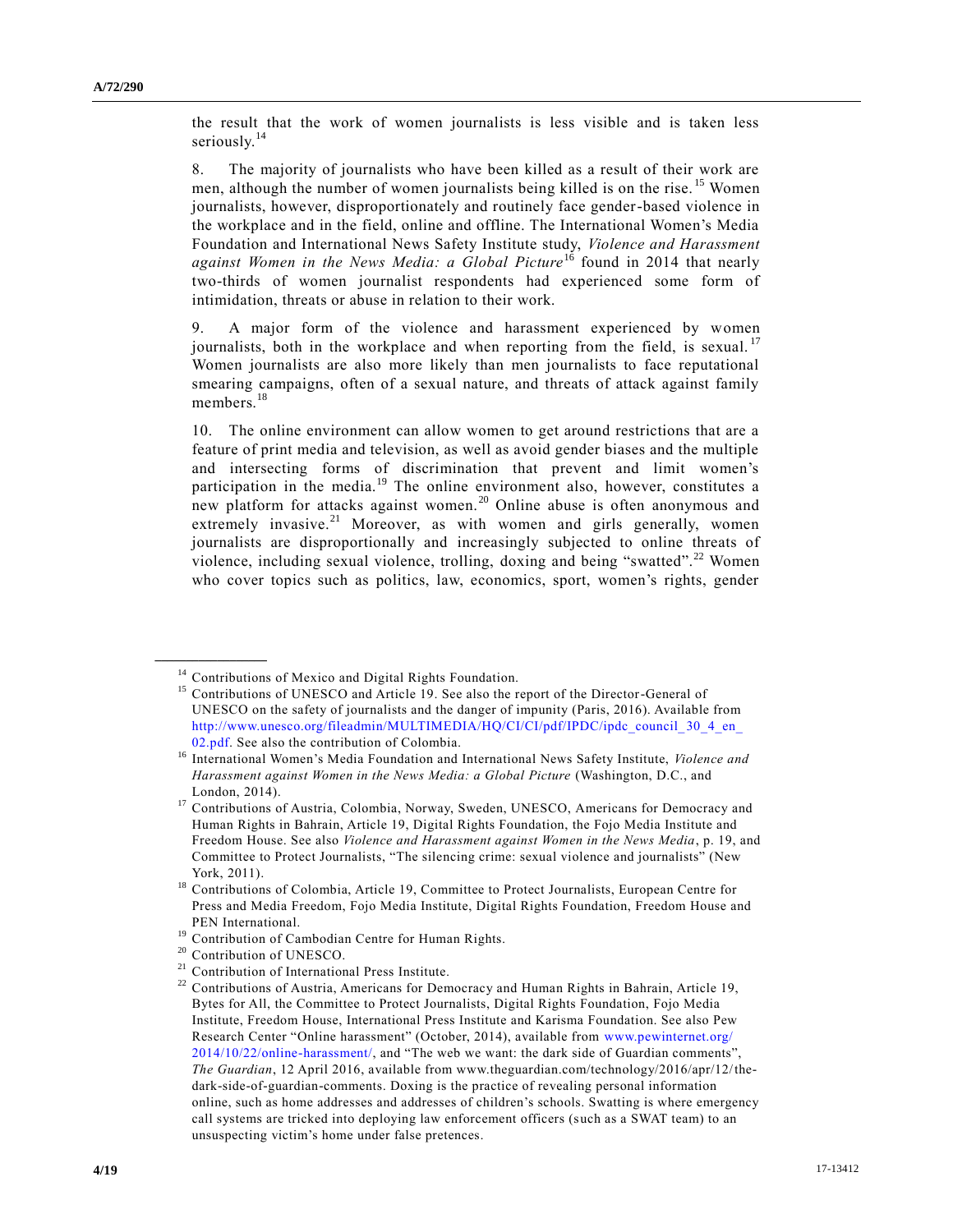and feminism are particularly likely to become targets of online violence.<sup>23</sup> While men journalists are also subject to abuse online, abuse directed against women journalists tends to be more severe. $24$ 

11. The attacks experienced by women journalists can result in physical, psychological and emotional harm and loss of income or employment.<sup>25</sup> As with cases of violence against women generally, most women journalists do not report or make public the violence they experience [\(A/HRC/23/49,](https://undocs.org/A/HRC/23/49) paras. 47 and 70, for example). Reasons for this include fear of being publicly shamed and suffering professional backlash or ostracism, including the potential loss of future assignments, and lack of trust in judicial processes. <sup>26</sup> Women journalists have also reported that many media organizations are not equipped to deal with gender-based violence, especially online, and that online violence is not taken seriously.<sup>27</sup>

12. While there are countless women journalists who choose to continue reporting in the face of violence, threats or harassment, others resort to self-censorship, shutting down their digital accounts, and/or leaving the profession.<sup>28</sup> Attacks can also have a chilling effect on other women journalists.<sup>29</sup> The effect is an absence of women's voices and perspectives in the media on a wide range of issues, with serious implications for a free, pluralistic media.<sup>30</sup> It exacerbates the gender digital divide [\(A/HRC/35/9,](https://undocs.org/A/HRC/35/9) para. 17). Moreover, it can have the effect of delegitimizing and reducing the impact of women's voices, especially in the areas in relation to which women journalists are particularly targeted.<sup>31</sup> At the broader societal level, this violence and consequent exclusion further entrenches discrimination and inequality, affects the right of everyone to freedom of expression and opinion, including the right to information, and undermines democracy.

### **III. Applicable international law**

13. The applicable international legal framework for the protection of journalists has been described in previous reports of the Secretary-General on the safety of journalists  $(A/69/268, \text{ paras. } 10-12, \text{ and } A/70/290, \text{ para. } 17)$  $(A/69/268, \text{ paras. } 10-12, \text{ and } A/70/290, \text{ para. } 17)$  $(A/69/268, \text{ paras. } 10-12, \text{ and } A/70/290, \text{ para. } 17)$  $(A/69/268, \text{ paras. } 10-12, \text{ and } A/70/290, \text{ para. } 17)$ . The safety of women journalists also brings into play the well-established legal obligations of States under international human rights law to respect, protect and fulfil women's rights, including the rights to non-discrimination and equality set out in articles 1 and 2 of the Universal Declaration of Human Rights and article 3 of the International Covenant on Civil and Political Rights and of the International Covenant on Economic, Social and Cultural Rights.

<sup>&</sup>lt;sup>23</sup> Contributions of El Salvador, Greece, UNESCO, Americans for Democracy and Human Rights in Bahrain, Karisma Foundation and PEN International. See also UNESCO "World Trends in Freedom of Expression" (2014), p. 94.

<sup>&</sup>lt;sup>24</sup> Contribution of International Press Institute.

<sup>25</sup> Ibid. See also contribution of Norway, and *Violence and Harassment against Women in the News Media*.

<sup>&</sup>lt;sup>26</sup> Contributions of Colombia, Americans for Democracy and Human Rights in Bahrain, Article 19, Bahrain Centre for Human Rights, National Federation of Brazilian Journalists and Freedom House. See also Committee to Protect Journalists, "The silencing crime", pp. 6 -8, and *Violence and Harassment against Women in the News Media*, p. 21.

<sup>27</sup> Contribution of Digital Rights Foundation. See also *Violence and Harassment against Women in the News Media*, p. 26.

<sup>&</sup>lt;sup>28</sup> Contributions of Norway, Article 19, Digital Rights Foundation, Fojo Media Institute, Freedom House, International Press Institute, Karisma Foundation and PEN International.

<sup>&</sup>lt;sup>29</sup> Contributions of Article 19, Fojo Media Institute and Karisma Foundation.

<sup>30</sup> OSCE, *New Challenges to Freedom of Expression*, p. 9.

<sup>&</sup>lt;sup>31</sup> Contribution of Karisma Foundation.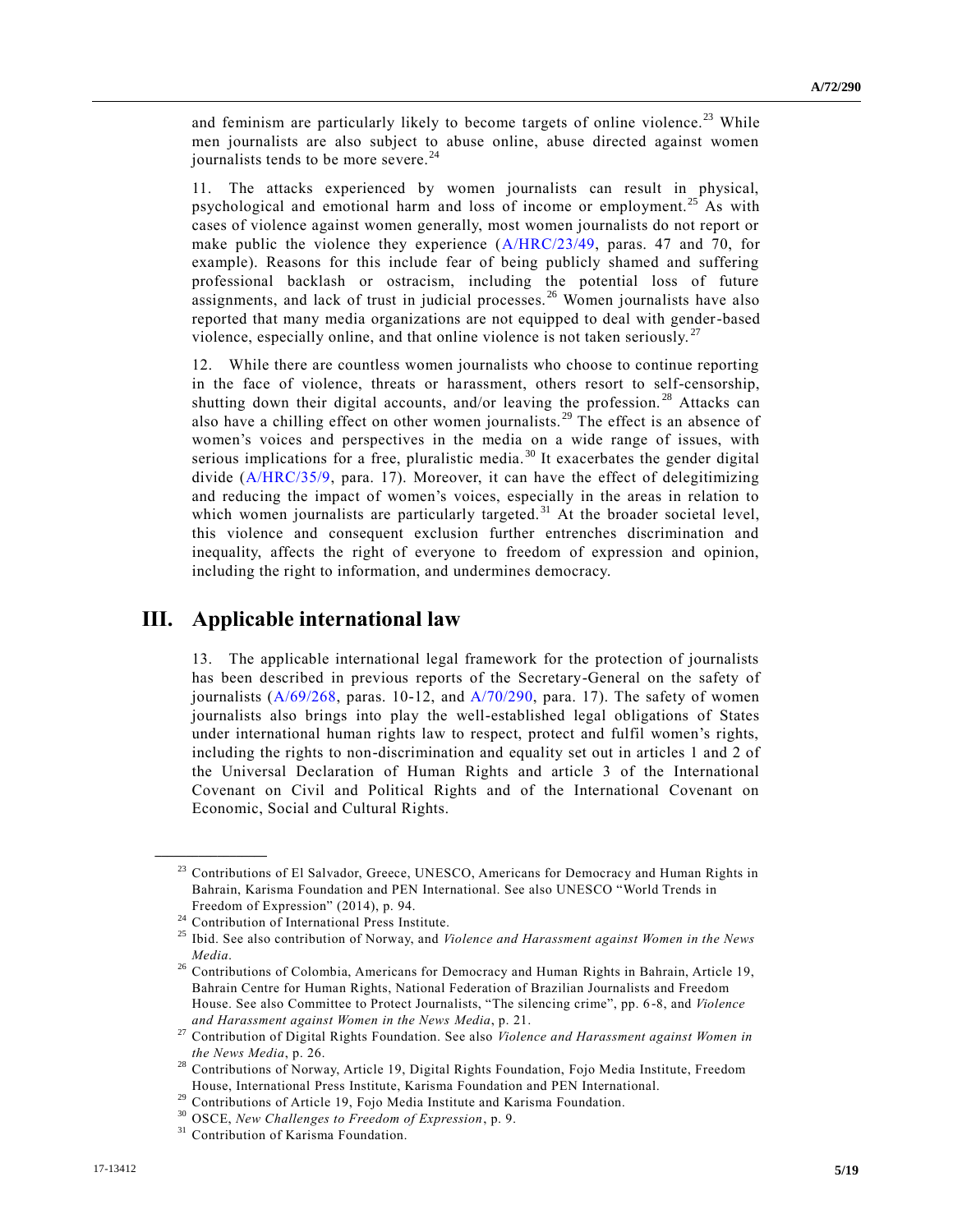14. The Convention on the Elimination of All Forms of Discrimination against Women, for example in its articles 2, 5 (a), 10 and 11, also firmly establishes these rights in law and provides a range of measures for States to eliminate discrimination against women in all areas of public and private life as well as harmful gender stereotypes.<sup>32</sup> The Declaration on the Elimination of Violence against Women, adopted by the General Assembly in its resolution [48/104,](https://undocs.org/A/RES/48/104) provides international standards for the protection of women from violence and describe s measures for the elimination of all forms of violence against women in the public or private sphere.<sup>33</sup> In addition, the Guiding Principles on Business and Human Rights: Implementing the United Nations "Protect, Respect and Remedy" Framework, as well as re levant international labour standards and professional standards, impose a responsibility on business enterprises to respect human rights, including the rights of their employees. This includes the responsibility of media corporations to respect the rights of women journalists and ensure their safety, including in the workplace.

15. Regional instruments also establish obligations for States parties in relation to the rights of women to non-discrimination and equality and the elimination of violence against women.<sup>34</sup> As affirmed in Human Rights Council resolutions 20/8, 26/13, 32/13 and 34/7 and General Assembly resolution [71/199,](https://undocs.org/A/RES/71/199) the same rights that people have offline must also be protected online.

16. In addition to the protection provided to journalists generally, <sup>35</sup> international humanitarian law provides for a number of specific protections that apply in times of armed conflict to women, including protection from sexual violence.<sup>3</sup>

17. The 2030 Agenda for Sustainable Development reinforces the existing obligations of all States under international law to ensure the safety of women journalists. While the Sustainable Development Goals are integrated and interconnected, Goal 5 on gender equality and the empowerment of all women and girls, and Goal 16 on peace, justice and strong institutions, are particularly relevant to the issue of the safety of women journalists, and this underscores the importance of gender-disaggregated data.<sup>37</sup> In conjunction with Goal 5, a number of important targets with corresponding indicators relate to ending all forms of discrimination and eliminating all forms of violence against all women and girls in the public and private spheres, gender equality and equal access to justice for all [\(A/HRC/32/42](https://undocs.org/A/HRC/32/42) and Corr.1, paras. 38 and 39). Under Goal 16 and its target 16.10 on ensuring public access to information and protecting fundamental freedoms, indicator 16.10.1 requires quantification of the number of verified cases of killing, kidnapping, enforced disappearance, arbitrary detention and torture of journalists.

 $32$  See also Committee on the Elimination of Discrimination against Women, general recommendations No. 19 (1992), No. 28 (2010), No. 33 (2015) and No. 35 (2017).

See also the Beijing Platform for Action, adopted with the Beijing Declaration at the fourth World Conference on Women.

<sup>&</sup>lt;sup>34</sup> These include the European Convention for the Protection of Human Rights and Fundamental Freedoms, the Charter of Fundamental Rights of the European Union, the Inter-American Convention on the Prevention, Punishment and Eradication of Violence against Women, the Protocol to the African Charter on Human and Peoples' Rights on the Rights of Women in Africa, and the Convention on Preventing and Combating Violence against Women and Domestic Violence of the Council of Europe.

<sup>&</sup>lt;sup>35</sup> See Protocol additional to the Geneva Conventions of 1949, and relating to the protection of victims of international armed conflicts, arts. 51 and 79; and International Committee of the Red Cross customary international humanitarian law database, rules 6 and 34.

<sup>36</sup> See First and Second Geneva Conventions, art. 12, Third Geneva Convention, art. 14, Fourth Geneva Convention, art. 27, and first additional Protocol, arts. 75 and 76 (1).

<sup>37</sup> See, in particular, Sustainable Development Goal 5, targets 5.1, 5.2 and 5.C, and Goal 16, targets 16.1, 16.3, 16.10 and 16.B.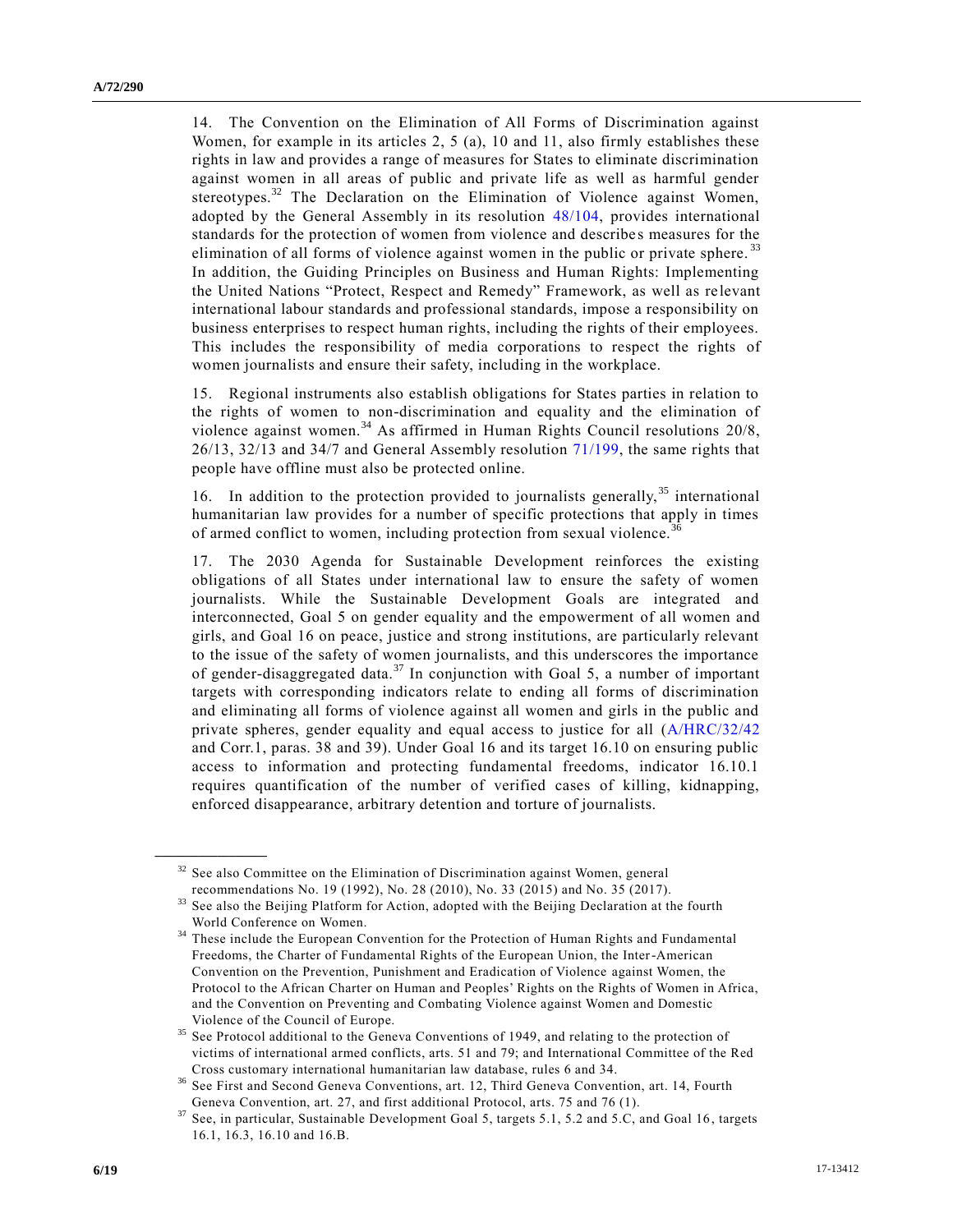18. These Goals, targets and indicators will be an important means by which certain information on the safety of women journalists can be systematically collected and analysed, complementing existing human rights monitoring and analysis and helping to ensure that the effectiveness of approaches to addressing the safety of women journalists can be measured over time.

# **IV. Initiatives relating to the safety of women journalists**

19. Since the previous report of the Secretary-General on the safety of journalists, States, the United Nations system and civil society have continued to try to strengthen journalistic safety through a range of activities and initiatives. These efforts have been aimed at increasing the attention paid to the safety of women journalists through resolutions, recommendations, national laws, policies and programmes and protection and accountability mechanisms, together with awareness-raising and training activities.

### **A. States**

#### **Legislation and policy**

20. In their contributions to the present report, States referred to constitutional and legislative provisions to protect the equality of women and men, the right to freedom of expression and opinion, the protection of journalists and the prevention of violence against women.<sup>38</sup> Morocco noted that its law No. 77-03 (2002) regarding audiovisual communication had been amended to prohibit the use of gender stereotypes.

21. States also provided information about measures they had put in place to address the safety of journalists and prevent violence against women, <sup>39</sup> as well as policy and legal measures that were currently being developed for the safety of journalists, including women journalists.<sup>40</sup>

#### **Protection**

**\_\_\_\_\_\_\_\_\_\_\_\_\_\_\_\_\_\_**

22. Argentina noted in its contribution that, in September 2016, the Ministry of Security had approved the general protocol for action for the protection of journalistic activity, which provided for protection of journalists and other media professionals who investigate organized crime or crimes of federal interest, including violence against women. If a journalist requests protection, a commission established to assess the risk relating to journalistic activity determines the level of risk and vulnerability on the basis of a matrix, which includes gender, and case specific protection measures are put in place. The protocol has not yet entered into force, but the commission has undertaken risk assessments in urgent cases and exceptional measures have been put in place in two cases, including that of a woman journalist.

23. Colombia stated in its contribution that 27 women journalists were currently under the protection of a national protection unit, which was required under the 2012 protocol on gender and the rights of women to take a gender-sensitive approach. A committee established to assess risk and recommend measures for

<sup>38</sup> Contributions of Argentina, Azerbaijan, Colombia, Cuba, El Salvador, Italy, Mexico, Morocco, Norway, Portugal and Uzbekistan.

<sup>39</sup> Contributions of Azerbaijan, Cuba, El Salvador, Ireland, Italy, Mexico, Morocco, Norway, Portugal and Uzbekistan.

<sup>40</sup> Contributions of Colombia, El Salvador, Greece and Morocco.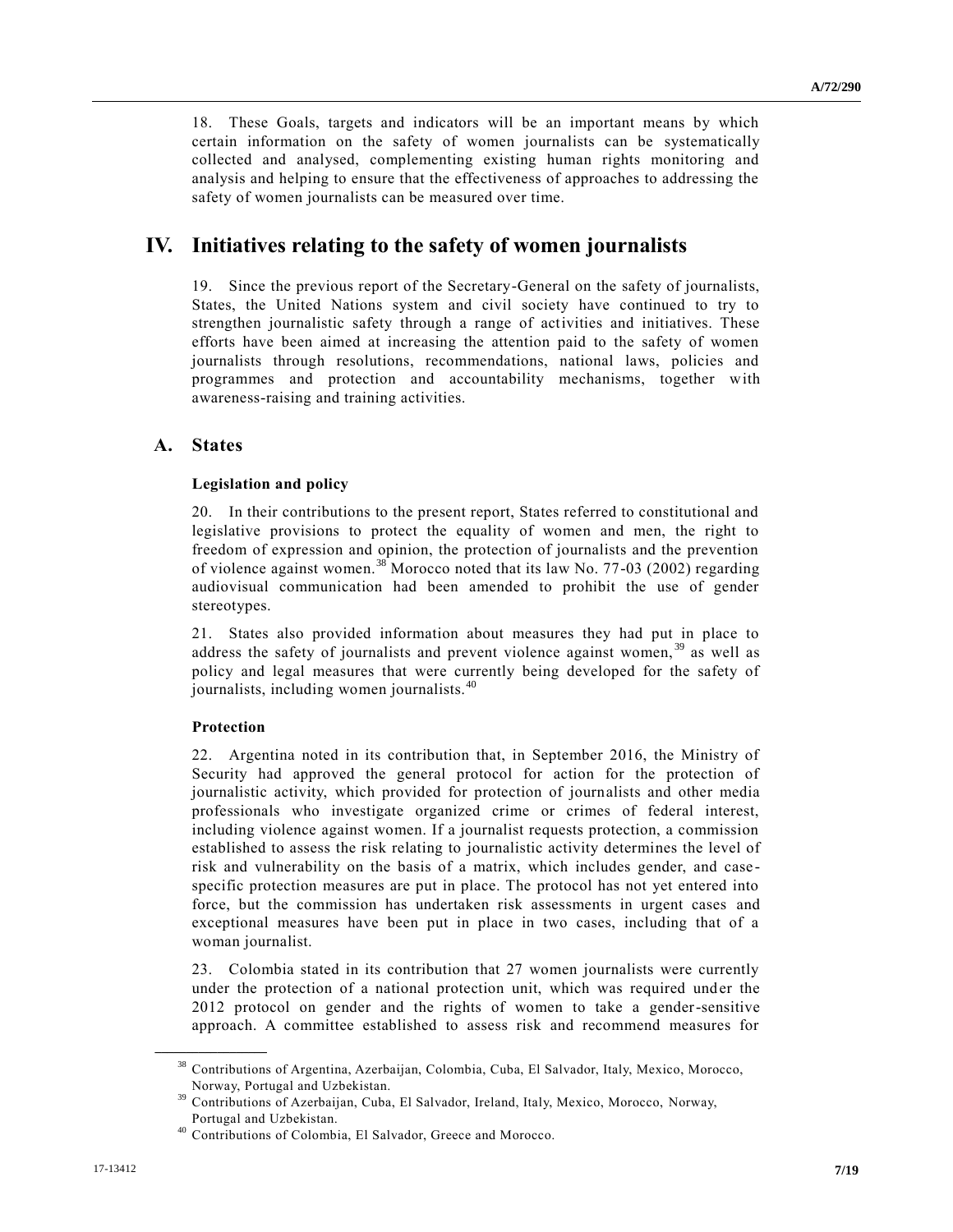women is responsible for determining, in accordance with a gender-specific approach, measures for assistance, which extend to the nuclear family. In 2016, the unit had developed, with the involvement of civil society organizations, a protocol for journalists and social communicators on the different stages of risk assessment. It contains measures relating to women journalists, including the appointment of a gender specialist and a specific system for the referral of cases of women journalists.

24. In its contribution, Mexico stated that in 2012 it had established a mechanism for the protection of human rights defenders and journalists, which included a programme that incorporated a gender-focused approach to prevention and protection and sought to recognize the specific risks that women journalists faced in the course of their work. All personnel have been trained in the gender perspective and there are protocols and procedures to ensure that they respond with gender sensitivity in respect of complaints and requests for assistance submitted by women journalists. The risk assessment unit uses a risk evaluation methodology that includes gender as a risk factor and aims to ensure that the specific circumstances of women journalists are considered. Once the level of risk is determined, a gendersensitive protection plan is proposed.

#### **Accountability**

25. Mexico also noted that the Office of the Special Prosecutor for Crimes against Freedom of Expression in the Office of the Attorney General monitored crimes against journalists and collected information that was disaggregated, inter alia, on the basis of gender. One of the victim assistance policies in protocols established by the Office of the Special Prosecutor provided that officials of federal public ministries must not discriminate against any person on the basis of gender. A database on journalists, in which the information was disaggregated on the basis of various factors, including gender, was maintained under the mechanism for the protection of human rights defenders and journalists.

26. In the context of measures to address violations of women's rights, Morocco recalled in its contribution that an arbitration commission had been established to deal with cases between women journalists and their employers.

#### **Advocacy and awareness-raising initiatives**

27. According to the contribution of Colombia, gender had become a prominent issue in the commemoration of World Press Freedom Day. The Minister of the Interior had undertaken a series of activities aimed at addressing gender stereotypes, promoting gender equality and raising awareness about violence against women. Studies had examined tolerance of gender-based violence, which had served to identify gender stereotypes and the role of gender in violence against women and to develop strategies for addressing violence against women.

28. The contribution of El Salvador noted that workshops had been held for journalists and other communicators on avoiding the use of symbolic violence and discrimination in all forms of communication.

29. In its contribution, Greece explained that initiatives had been undertaken to address gender equality in the media, including the establishment by the General Secretariat for Gender Equality of an observatory on gender equality, based on the Beijing Platform for Action. Greece has also developed a new national action plan on gender equality, which includes priorities on discrimination and gender-based violence and gender mainstreaming in journalism and mass media.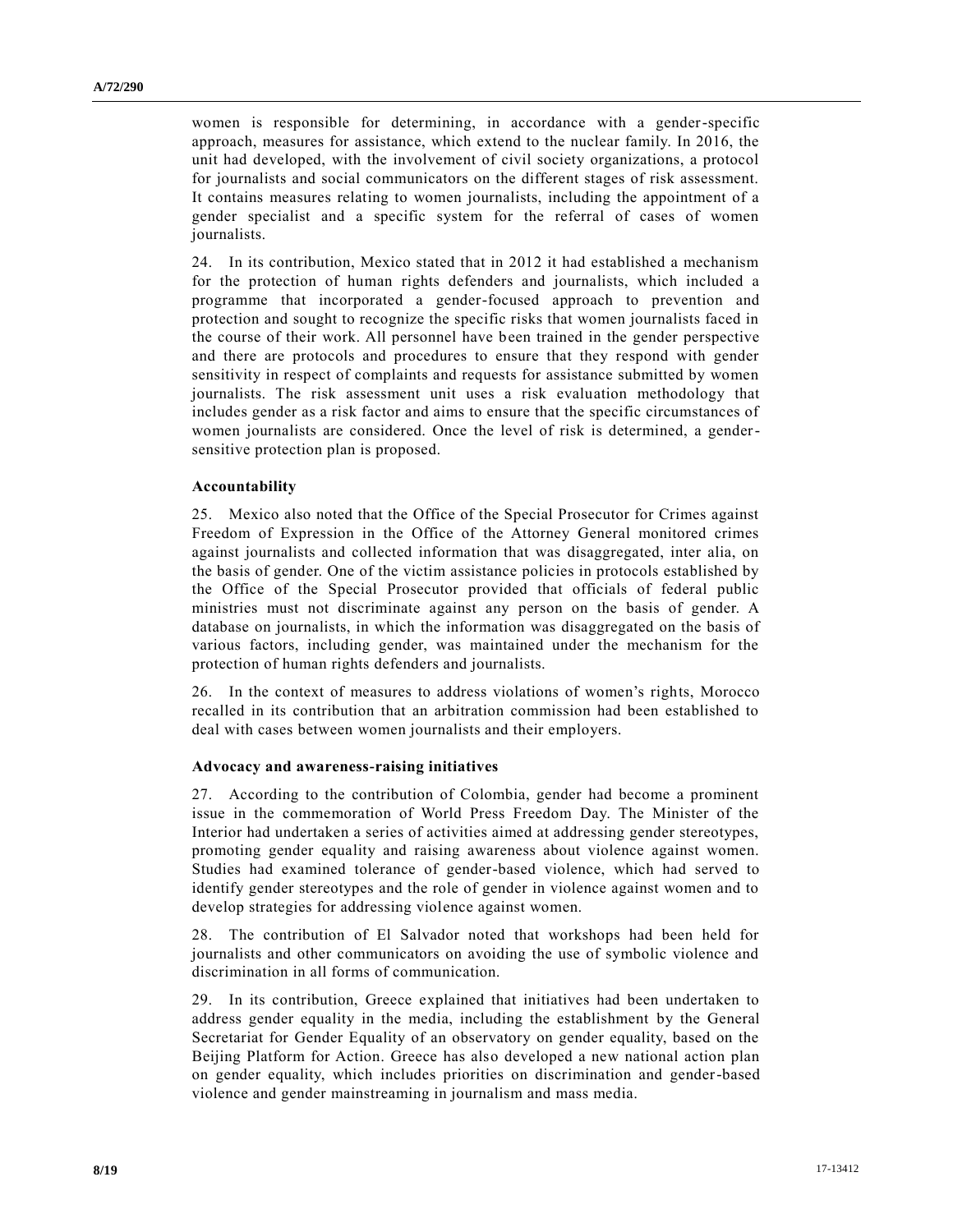30. According to the contribution of Ireland, the new national women's strategy (2017-2020) is being finalized, which will continue the previous strategy's implementation of the Beijing Platform for Action. The Broadcasting Authority of Ireland has a particular focus on equality and diversity in programmes on Irish television and radio in its 2017-2019 strategy.

31. Morocco stated in its contribution that the 2015 annual report on efforts to promote freedom of the press provides for specific measures on gender. Reports on the activities of institutions under the Ministry of Communication, especially the press and media, include statistics on women journalists. Public television stations have adopted charters and editorial policies aimed at promoting respect for women's rights and a guide on gender stereotyping in the media has been developed.

32. Sweden noted in its contribution that, with government support, in 2016 the University of Gothenburg had mapped incidents of violence and threats made against journalists, information which it would use in a 2017 study focused on gender to enable better understanding of this kind of violence. The Swedish Media Council provides children and youth with information about gender stereotypes.

33. In its contribution, Uzbekistan explained that the Uzbekistan training centre for journalists had conducted training on gender sensitivity for journalists from all regions of the country with the assistance of Switzerland, and a manual on gender in the Uzbekistan media had been produced within the framework of a project of the UNESCO office in Uzbekistan. Journalists have been trained in the protection of human rights, including women's rights, by the Ministry of Justice. A series of initiatives have been organized by the Creative Union of Journalists of Uzbekistan on the rights and responsibilities of journalists, including women journalists.

#### **B. United Nations system**

**\_\_\_\_\_\_\_\_\_\_\_\_\_\_\_\_\_\_**

#### **Security Council and General Assembly**

34. In its resolution [2222 \(2015\),](https://undocs.org/S/RES/2222(2015)) the Security Council acknowledged the specific risks faced by women journalists, media professionals and associated personnel in the conduct of their work and underlined the importance of considering the gender dimension of measures to address their safety in situations of armed conflict. In addition, since the previous report of the Secretary-General on the safety of journalists, the Council and the General Assembly have addressed the issue of the safety of journalists in relation to a number of country situations.<sup>41</sup> The Secretary-General has also addressed gender-specific threats and violence against women journalists in his reports to the Council on women and peace and security [\(S/2016/822](https://undocs.org/S/2016/822) and [S/2015/716;](https://undocs.org/S/2015/716;) see also [S/2013/525](https://undocs.org/S/2013/525) and [S/2014/693\)](https://undocs.org/S/2014/693), protection of civilians  $(S/2017/414$  and  $S/2016/447)$  and specific country situations.<sup>4</sup>

<sup>41</sup> See Security Council resolutions on Afghanistan [\(2344 \(2017\)](https://undocs.org/S/RES/2344(2017)) and [2274 \(2016\)\)](https://undocs.org/S/RES/2274(2016)), Burundi [\(2303](https://undocs.org/S/RES/2303(2016))  [\(2016\)](https://undocs.org/S/RES/2303(2016)) and [2248 \(2015\)\)](https://undocs.org/S/RES/2248(2015)), the Democratic Republic of the Congo [\(2348 \(2017\)](https://undocs.org/S/RES/2348(2017)) and [2277 \(2016\)\)](https://undocs.org/S/RES/2277(2016)), the Sudan and South Sudan [\(2327 \(2016\),](https://undocs.org/S/RES/2327(2016)) [2304 \(2016\),](https://undocs.org/S/RES/2304(2016)) [2290 \(2016\),](https://undocs.org/S/RES/2290(2016)) [2252 \(2015\)](https://undocs.org/S/RES/2252(2015)) and [2241](https://undocs.org/S/RES/2241(2015))  [\(2015\)\)](https://undocs.org/S/RES/2241(2015)) and the Syrian Arab Republic [\(2258 \(2015\)\)](https://undocs.org/S/RES/2258(2015)); see also General Assembly resolutions on Afghanistan [\(A/70/77\)](https://undocs.org/A/70/77), Iran (Islamic Republic of) [\(A/70/173\)](https://undocs.org/A/70/173), Myanmar [\(A/70/233\)](https://undocs.org/A/70/233) and the Syrian Arab Republic [\(A/70/234\)](https://undocs.org/A/70/234).

<sup>42</sup> Afghanistan [\(A/70/601-S/2015/942](https://undocs.org/A/70/601) and [A/70/775-S/2016/218\)](https://undocs.org/A/70/775), Burundi [\(S/2017/165\)](https://undocs.org/S/2017/165), the Democratic Republic of the Congo [\(S/2016/1130\)](https://undocs.org/S/2016/1130), South Sudan [\(S/2017/224,](https://undocs.org/S/2017/224) [S/2016/950,](https://undocs.org/S/2016/950) [S/2016/138](https://undocs.org/S/2016/138) and [S/2015/655\)](https://undocs.org/S/2015/655) and Somalia [\(S/2017/408,](https://undocs.org/S/2017/408) [S/2016/763,](https://undocs.org/S/2016/763) [S/2016/341](https://undocs.org/S/2016/341) and [S/2015/702\)](https://undocs.org/S/2015/702).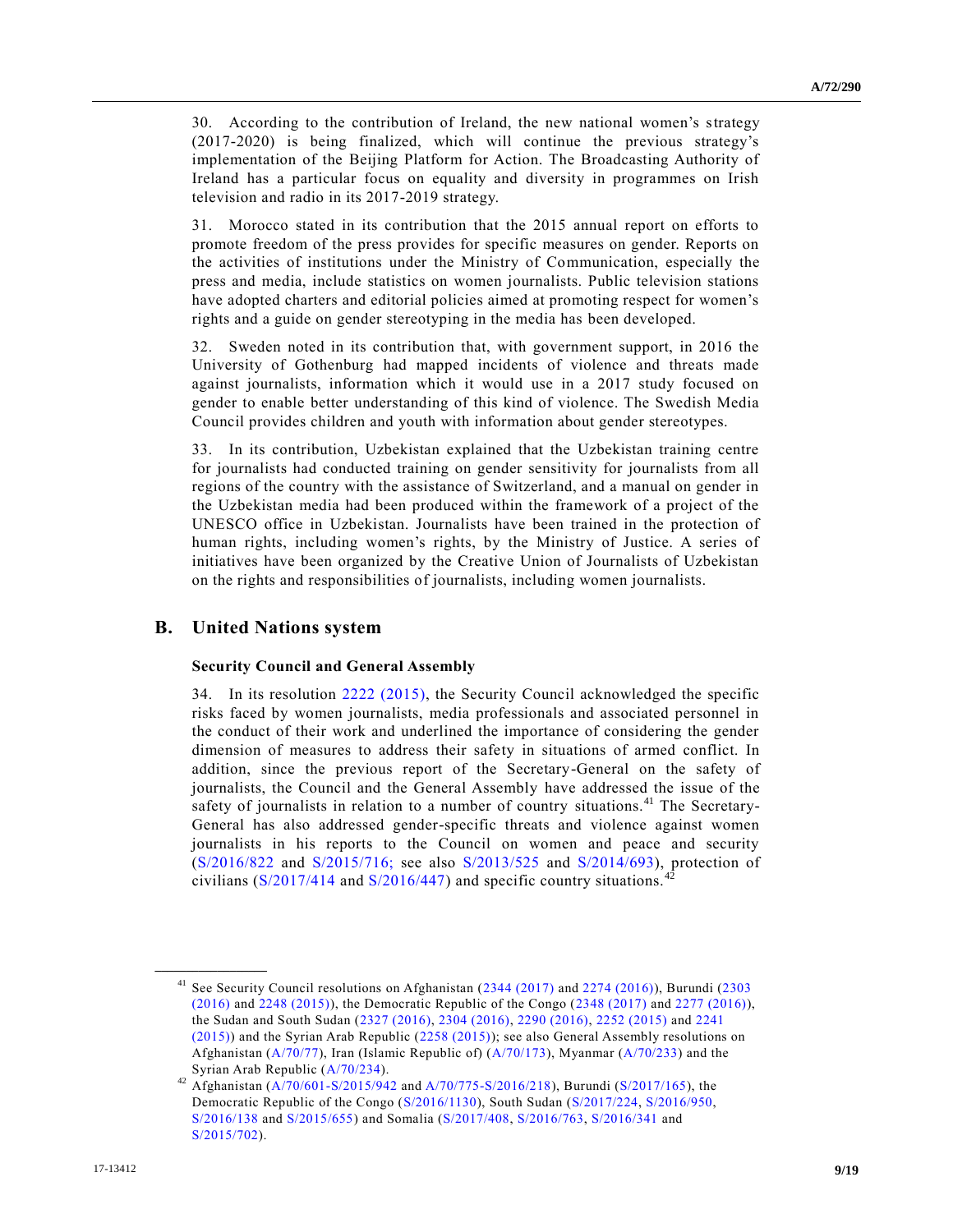#### **United Nations departments and agencies, funds and programmes**

#### *United Nations Plan of Action on the Safety of Journalists and the Issue of Impunity*

35. The United Nations Plan of Action on the Safety of Journalists and the Issue of Impunity highlights the need for a gender-sensitive approach in relation to the safety of journalists. The implementation strategy for the Plan of Action includes a number of initiatives to enhance the safety of women journalists and provides for gender mainstreaming throughout the implementation of the Plan of Action.

#### *Measurement and assessment*

36. OHCHR is developing the methodology and data collection methods for Sustainable Development Goals indicator 16.10.1 as the custodian of the indicator, working in collaboration with UNESCO, the International Labour Organization and other partners at the international, regional and national levels.

37. In the context of the reports of the Director General on the safety of journalists and the danger of impunity, UNESCO collects data that is disaggregated by gender on the killings of journalists and information on accountability with respect to each case. In November 2016, the Director General was invited to strengthen data disaggregation in order to highlight the specific risks faced by women journalists in the exercise of their work.<sup>43</sup>

38. In its contribution, UNESCO noted that its safety indicators for journalists included gender-specific safety indicators, such as whether media organizations provide appropriate equipment to women journalists who are on dangerous assignments. UNESCO has also developed gender-sensitive indicators for the media to assist media organizations to gauge gender sensitivity in media operations and content.

#### **Supporting capacity-building**

39. OHCHR continued to work with national actors to address human rights issues relating to the safety of journalists, including women journalists. For example, in Guatemala it provided technical assistance for the creation of a protection mechanism, a special unit had been created in the Office of the Attorney-General and, in April 2017, a similar unit was created in Quetzaltenango, Guatemala. With the Office of the Special Rapporteur for Freedom of Expression of the Inter-American Commission on Human Rights, OHCHR has carried out workshops for prosecutors in Guatemala to strengthen their knowledge of international and regional standards on the protection and safety of journalists. OHCHR has continued to support the mechanism for the protection of human rights defenders and journalists in Mexico, including by improving gender mainstreaming. During 2016, OHCHR conducted five training events for 65 journalists, including 36 women journalists from five regions of Tunisia, on press freedom and safety.

40. OHCHR also works at the national and international levels to advance women's rights, gender equality and non-discrimination, including with respect to combating harmful stereotypes and eliminating violence against women.<sup>44</sup> The OHCHR West Africa Regional Office has undertaken a project in Burkina Faso,

<sup>&</sup>lt;sup>43</sup> UNESCO, decisions taken by the thirtieth session of the Council of the International Programme for the Development of Communication (17-18 November 2016).

<sup>&</sup>lt;sup>44</sup> Se[e A/HRC/27/73.](https://undocs.org/A/HRC/27/73) See also report commissioned by OHCHR entitled "Gender stereotyping as a human rights violation" (October 2013), and OHCHR, "Eliminating judicial stereotyping: equal access to justice for women in gender-based violence cases" (June 2014).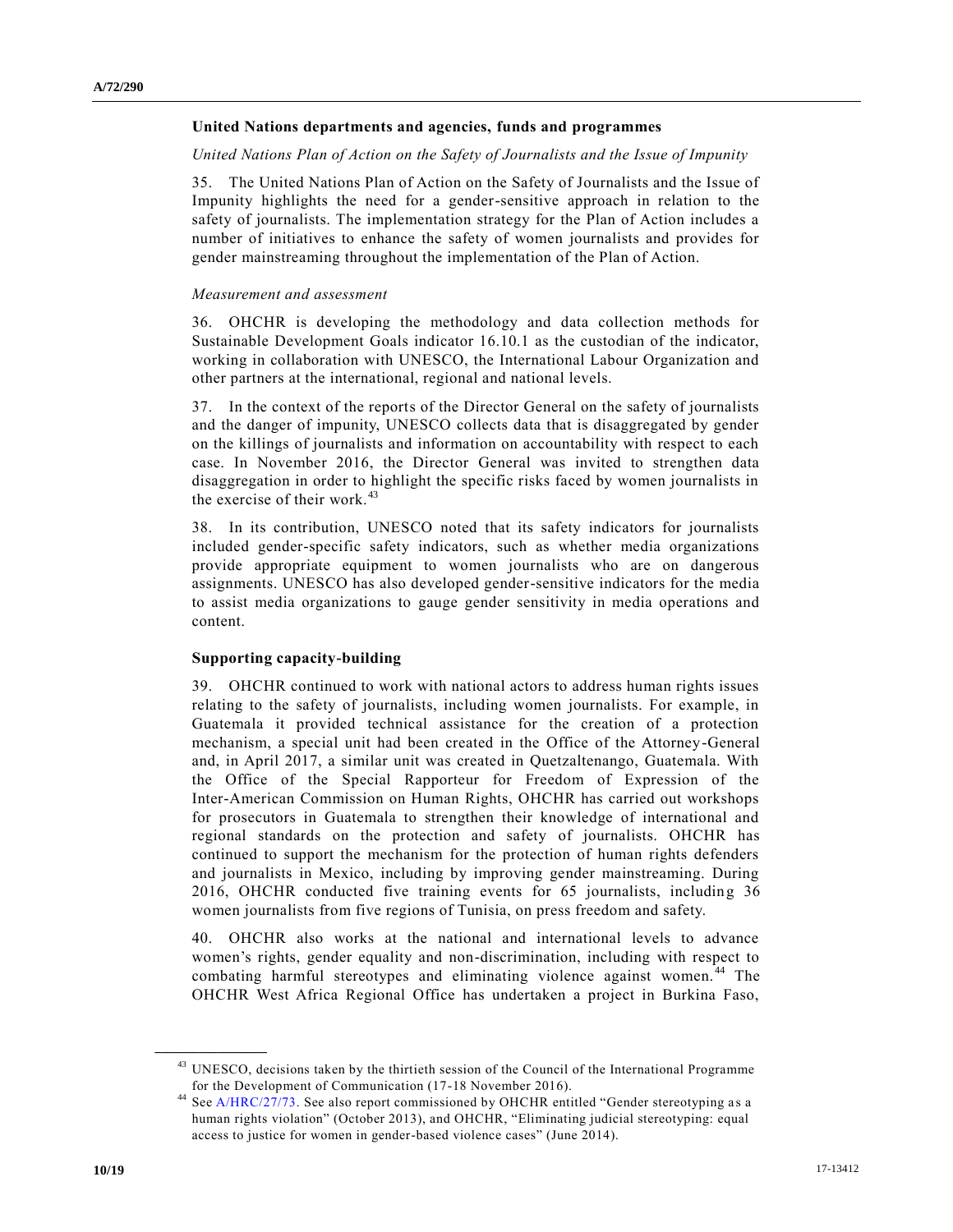with similar projects planned in the Niger and Senegal, to address, among other things, gender stereotypes in the media.

41. In several countries, OHCHR and UNESCO provided joint assistance to national authorities. For example, in Tunisia OHCHR and UNESCO provided support for the establishment, in March 2017, of a monitoring unit within the National Union of Tunisian Journalists to develop a credible national database on violations against journalists and indicators on the safety of journalists and, in cases of violations, to provide journalists with legal advice and assistance.

42. UNESCO explained in its contribution that it supported the training of journalists in physical and digital safety, with an emphasis on women journalists and young media professionals. In 2015, UNESCO supported two workshops in Islamabad for 30 women journalists, which resulted in the creation of a digital safety helpdesk for women journalists, hosted by Media Matters for Democracy. The 2017 edition of the *Safety Guide for Journalists: a Handbook for Reporters in High-risk Environments*, produced by Reporters Without Borders in collaboration with UNESCO, includes a specific focus on the safety of women journalists. The UNESCO model syllabus on the safety of journalists contains a module on gender and safe reporting.

43. UNESCO further noted that it had undertaken activities aimed at addressing the underlying causes of the challenges faced by women journalists and those relating to harmful gender stereotypes. For example, in May 2016 it supported the regional consultation in New Delhi on developing gender-sensitive guidelines for women in the media in South Asia.

#### *Awareness-raising*

44. The contribution of UNESCO outlined that, together with Austria, it supported the 2014 global survey of nearly 1,000 women journalists conducted by the International News Safety Institute and the International Women's Media Foundation's, *Violence and Harassment against Women in the News Media: a Global Picture*. Recent publications by UNESCO, such as *Building Digital Safety for Journalism: a Survey of Selected Issues* (2015), *Protecting Journalism Sources in the Digital Age* (2017) and *World Trends in Freedom of Expression and Media Development* (2014) include specific chapters on gender. Every year, UNESCO, in collaboration with the Global Alliance on Media and Gender, launches the Women Make News initiative to promote gender equality in media operations and ba lanced representation in news reporting.

#### **Human Rights Council and its mechanisms**

45. On 29 September 2016, the Human Rights Council adopted resolution 33/2 on the safety of journalists, in which it acknowledged and condemned unequivocally the specific attacks on women journalists in the exercise of their work, including sexual and gender-based discrimination and violence, intimidation and harassment, online and offline. From September 2015 to June 2017, the Council also addressed the issue of safety of journalists in the context of specific country situations. <sup>45</sup>

46. The Secretary-General and the High Commissioner for Human Rights have raised concerns in reports to the Human Rights Council about the safety of

<sup>&</sup>lt;sup>45</sup> See Human Rights Council resolutions on Belarus (32/26), Burundi (33/24 and S-24/1), the Democratic Republic of the Congo (33/29 and 30/26), Eritrea (32/24), Libya (34/38 and 31/27), Myanmar (34/22 and 31/24), Sri Lanka (30/1), Somalia (33/17 and 30/20), South Sudan (34/25, S-26/1 and 31/20), the Sudan (33/26), the Syrian Arab Republic (34/26, 33/23, 32/25, 31/17 and 30/10) and Yemen (33/16 and 30/18).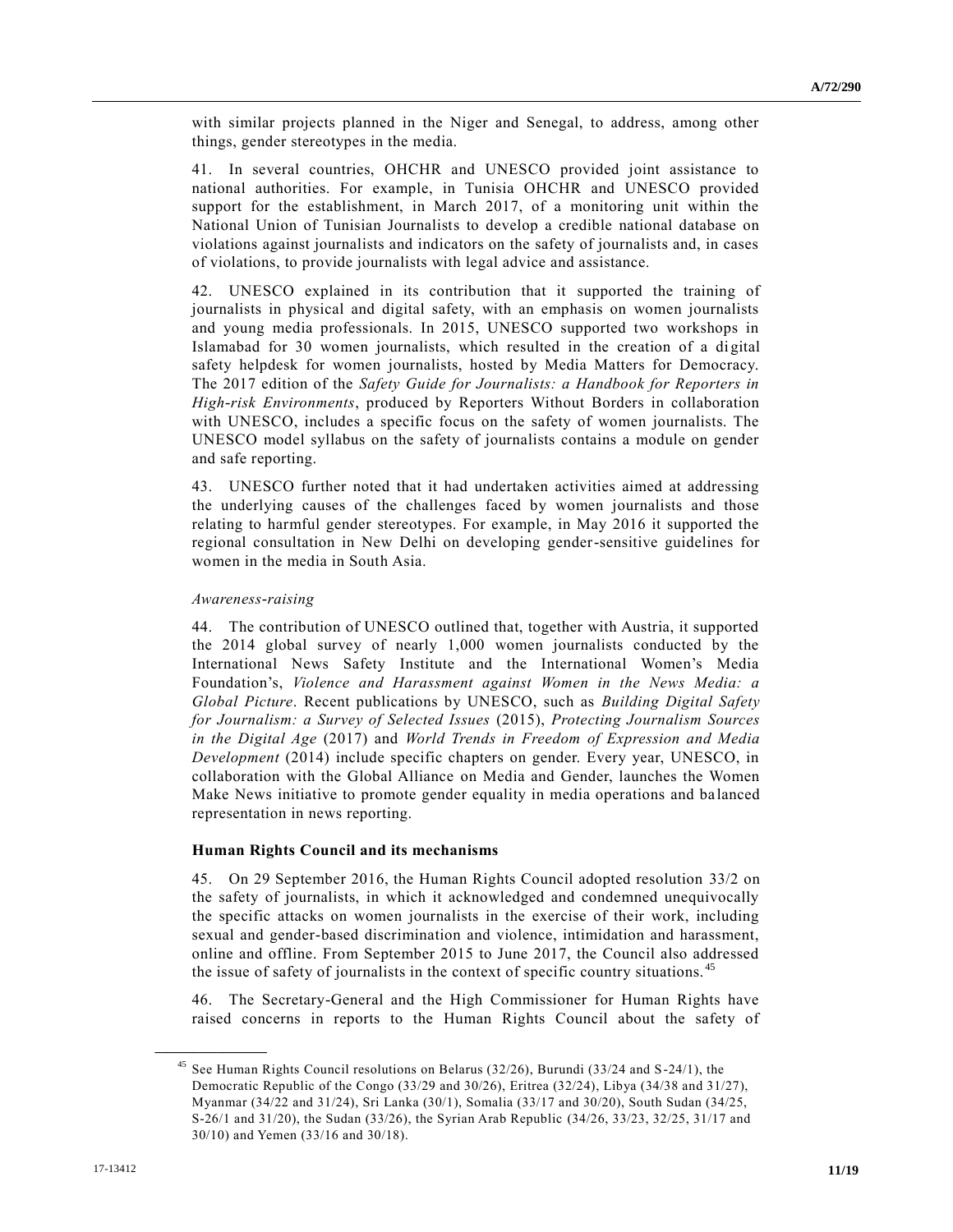journalists in various States.<sup>46</sup> In the report to the Council at its thirty-fifth session on ways to bridge the gender digital divide from a human rights perspective [\(A/HRC/35/9\)](https://undocs.org/A/HRC/35/9), the High Commissioner discussed the consequences of online violence against women journalists on the already existing digital gender divide and made recommendations to remedy the situation.

47. Violations of the rights of women journalists were documented by international commissions of inquiry and fact-finding missions mandated by the Human Rights Council.<sup>47</sup> For example, the 2016 report of the investigation by OHCHR on Libya reported that women journalists had been targeted on the basis of their gender and that they faced particularly intense intimidation and threats, not only in relation to the messages they broadcast, but for the very fact of being women who are vocal in the public sphere.<sup>48</sup>

48. The six latest communications reports of special procedures mandate holders, which concern the period between 1 March 2015 and 30 April 2017, list communications concerning allegations relating to the safety of journalists in a number of States.<sup>49</sup> Of these, journalists were specifically identified as women in allegations against Azerbaijan, China, India, Iran (Islamic Republic of), Malaysia, Montenegro, the Russian Federation and Turkey.

49. The need for a gender-sensitive approach when considering measures to address violence against journalists was noted by the Special Rapporteur on the promotion and protection of the right to freedom of opinion and expression in 2012  $(A/HRC/20/17$ , para. 52).<sup>50</sup> In a 2016 report to the Human Rights Council, the Special Rapporteur identified gender minorities and journalists, among others, as being disproportionately affected by State surveillance of online expression [\(A/HRC/32/38,](https://undocs.org/A/HRC/32/38) para. 57). On 8 March 2017, the Special Rapporteurs on the promotion and protection of the right to freedom of opinion and expression and on violence against women, its causes and consequences, marked International Women's Day with a call for Governments, companies and civil society organizations to tackle online gender-based abuse and violence, while safeguarding freedom of expression. The Special Rapporteur on violence against women, its causes and consequences, has noted that while the use of information and communications technology has contributed to the empowerment of women and

<sup>&</sup>lt;sup>46</sup> See reports of the Secretary-General on the situations in Cambodia ( $A/HRC/33/39$ ) and the Islamic Republic of Iran [\(A/HRC/34/40](https://undocs.org/A/HRC/34/40) and [A/HRC/31/26\)](https://undocs.org/A/HRC/31/26), and reports of OHCHR on the situations in Afghanistan [\(A/HRC/34/41](https://undocs.org/A/HRC/34/41) and [A/HRC/31/46\)](https://undocs.org/A/HRC/31/46), Burundi [\(A/HRC/32/30\)](https://undocs.org/A/HRC/32/30), the Democratic Republic of the Congo [\(A/HRC/33/36](https://undocs.org/A/HRC/33/36) and [A/HRC/30/32\)](https://undocs.org/A/HRC/30/32), Iraq [\(A/HRC/30/66\)](https://undocs.org/A/HRC/30/66), Libya [\(A/HRC/34/42\)](https://undocs.org/A/HRC/34/42), South Sudan [\(A/HRC/31/49\)](https://undocs.org/A/HRC/31/49), Sri Lanka [\(A/HRC/34/20](https://undocs.org/A/HRC/34/20) and [A/HRC/30/61\)](https://undocs.org/A/HRC/30/61), Ukraine [\(A/HRC/31/CRP.7\)](https://undocs.org/A/HRC/31/CRP.7) and Yemen [\(A/HRC/33/38](https://undocs.org/A/HRC/33/38) an[d A/HRC/30/31\)](https://undocs.org/A/HRC/30/31).

<sup>&</sup>lt;sup>47</sup> See report of the Commission on Human Rights in South Sudan ( $A/HRC/34/63$ ), report of the independent investigation on Burundi [\(A/HRC/33/37\)](https://undocs.org/A/HRC/33/37), report of the commission of inquiry on human rights in Eritrea [\(A/HRC/32/CRP.1\)](https://undocs.org/A/HRC/32/CRP.1) and report of the OHCHR investigation on Sri Lanka [\(A/HRC/30/CRP.2\)](https://undocs.org/A/HRC/30/CRP.2). These reports detail violations committed against journalists generally.

<sup>&</sup>lt;sup>48</sup> [A/HRC/31/47,](https://undocs.org/A/HRC/31/47) para. 50, and [A/HRC/31/CRP.3,](https://undocs.org/A/HRC/31/CRP.3) paras. 188 and 243. See also the report of the Independent International Commission of Inquiry on the Syrian Arab Republic [\(A/HRC/30/48](https://undocs.org/A/HRC/30/48) and Corr.1, para. 51) and [A/HRC/31/CRP.1.](https://undocs.org/A/HRC/31/CRP.1)

<sup>49</sup> Namely, Algeria, Angola, Armenia, Australia, Azerbaijan, Bangladesh, Belarus, Burundi, China, Egypt, Gambia, Germany, Iran (Islamic Republic of), Israel, Kenya, Kuwait, Jordan, Malaysia, Montenegro, Morocco, Myanmar, Nauru, Norway, Oman, Pakistan, Papua New Guinea, Russian Federation, Somalia, South Africa, South Sudan, Thailand, Turkey, Uganda, United Kingdom of Great Britain and Northern Ireland, Ukraine, Uzbekistan, Yemen, Zambia and Zimbabwe. See communications reports by special procedures mandate holders contained in documents [A/HRC/30/27,](https://undocs.org/A/HRC/30/27) [A/HRC/31/79,](https://undocs.org/A/HRC/31/79) [A/HRC/32/53,](https://undocs.org/A/HRC/32/53) [A/HRC/33/32](https://undocs.org/A/HRC/33/32) and Corr.1[, A/HRC/34/75](https://undocs.org/A/HRC/34/75) and [A/HRC/35/44.](https://undocs.org/A/HRC/35/44)

See also reports of the Special Rapporteur on the situation of human rights defenders, for exampl[e A/70/217,](https://undocs.org/A/70/217) [A/HRC/16/44](https://undocs.org/A/HRC/16/44) and Corr.1 and [E/CN.4/2002/106.](https://undocs.org/E/CN.4/2002/106)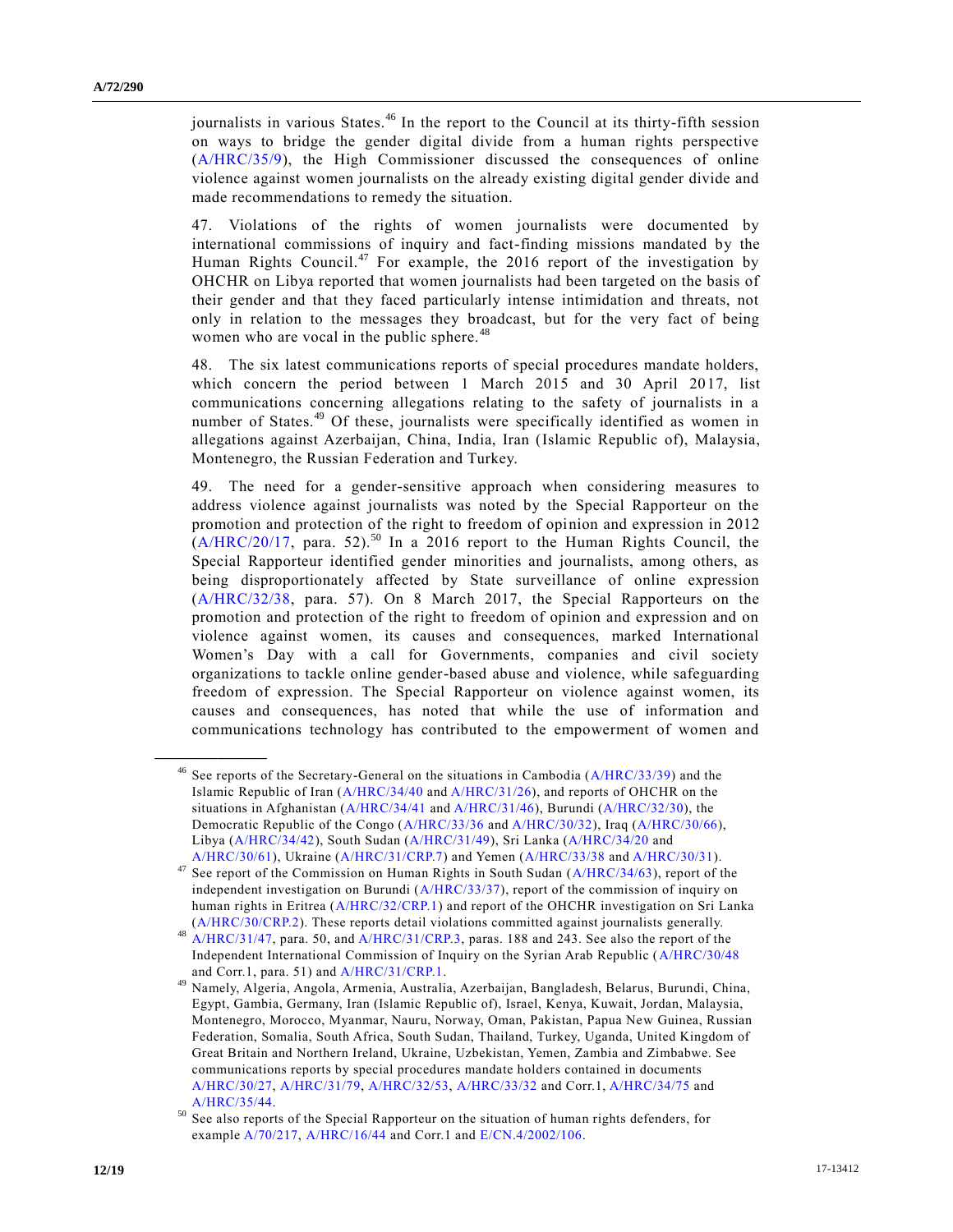girls, its use has also generated online violence. She has noted the need to examine this phenomenon and to make recommendations for States and non-State actors to fight online violence against women and girls while respecting freedom of expression and the prohibition of incitement to violence and hatred [\(A/HRC/32/42](https://undocs.org/A/HRC/32/42) and Corr.1, para. 70; see also [E/2013/27-E/CN.6/2013/11,](https://undocs.org/E/2013/27) para. 34 (ww)).

50. The issue of the safety of journalists has continued to be raised in the context of the universal periodic review and specific recommendations have been made to States in approximately 65 per cent of State reviews at the twenty-second to twentyfifth sessions, in 2015 and 2016. There were no recommendations that specifically concerned women journalists.

#### **Human rights treaty bodies**

51. During sessions between June 2015 and June 2017, the Human Rights Committee,<sup>51</sup> the Committee on Economic, Social and Cultural Rights,  $52$  the Committee on the Elimination of Racial Discrimination,<sup>53</sup> the Committee on the Rights of the Child,<sup>54</sup> the Committee against Torture<sup>55</sup> and the Committee on the Protection of the Rights of All Migrant Workers and Members of Their Families,<sup>56</sup> continued to raise concerns and make recommendations about the safety of journalists in their concluding observations.

52. In 2012, the Committee on the Elimination of Discrimination against Women expressed deep concern at the risks faced by women journalists in Mexico (see [CEDAW/C/MEX/CO/7-8\)](https://undocs.org/CEDAW/C/MEX/CO/7). In 2015, the Committee noted its concern at reports of restrictions in Azerbaijan on the work of women journalists and human rights defenders and urged the State party to ensure full respect for their rights (see [CEDAW/C/AZE/CO/5\)](https://undocs.org/CEDAW/C/AZE/CO/5). As have other treaty bodies, the Committee has raised concerns and made recommendations to States parties regarding gender stereotypes that discriminate against women.<sup>57</sup>

#### **C. Regional organizations**

**\_\_\_\_\_\_\_\_\_\_\_\_\_\_\_\_\_\_**

53. Important initiatives for the safety of journalists have been undertaken by regional organizations, a number of which concern the safety of women journalists. In 2015, the African Commission on Human and People's Rights heard the case of *Uwimana Nkusi and Mukakibibi v. Rwanda*, which concerns the conviction of two women Rwandan journalists to four and three years of imprisonment, respectively,

<sup>51</sup> Burkina Faso [\(CCPR/C/BFA/CO/1\)](https://undocs.org/CCPR/C/BFA/CO/1), Colombia [\(CCPR/C/COL/CO/7\)](https://undocs.org/CCPR/C/COL/CO/7), Ecuador [\(CCPR/C/ECU/CO/6\)](https://undocs.org/CCPR/C/ECU/CO/6), Ghana [\(CCPR/C/GHA/CO/1\)](https://undocs.org/CCPR/C/GHA/CO/1), Greece [\(CCPR/C/GRC/CO/2\)](https://undocs.org/CCPR/C/GRC/CO/2), Jamaica [\(CCPR/C/JAM/CO/4\)](https://undocs.org/CCPR/C/JAM/CO/4), Kazakhstan [\(CCPR/C/KAZ/CO/2\)](https://undocs.org/CCPR/C/KAZ/CO/2), Morocco [\(CCPR/C/MAR/CO/6\)](https://undocs.org/CCPR/C/MAR/CO/6), Namibia [\(CCPR/C/NAM/CO/2\)](https://undocs.org/CCPR/C/NAM/CO/2), Poland [\(CCPR/C/POL/CO/7\)](https://undocs.org/CCPR/C/POL/CO/7), Republic of Moldova [\(CCPR/C/MDA/CO/3\)](https://undocs.org/CCPR/C/MDA/CO/3), Rwanda [\(CCPR/C/RWA/CO/4\)](https://undocs.org/CCPR/C/RWA/CO/4), Suriname [\(CCPR/C/SUR/CO/3\)](https://undocs.org/CCPR/C/SUR/CO/3), the former Yugoslav Republic of Macedonia [\(CCPR/C/MKD/CO/3\)](https://undocs.org/CCPR/C/MKD/CO/3), Uzbekistan [\(CCPR/C/UZB/CO/4\)](https://undocs.org/CCPR/C/UZB/CO/4) and Venezuela (Bolivarian Republic of) [\(CCPR/C/VEN/CO/4\)](https://undocs.org/CCPR/C/VEN/CO/4).

 $52$  Honduras [\(E/C.12/HND/CO/2\)](https://undocs.org/E/C.12/HND/CO/2).

<sup>53</sup> Egypt [\(CERD/C/EGY/CO/17-22\)](https://undocs.org/CERD/C/EGY/CO/17) and Pakistan [\(CERD/C/PAK/CO/21-23\)](https://undocs.org/CERD/C/PAK/CO/21).

<sup>54</sup> Maldives [\(CRC/C/MDV/CO/4-5\)](https://undocs.org/CRC/C/MDV/CO/4) and Peru [\(CRC/C/PER/CO/4-5\)](https://undocs.org/CRC/C/PER/CO/4).

<sup>55</sup> Jordan [\(CAT/C/JOR/CO/3\)](https://undocs.org/CAT/C/JOR/CO/3) and Serbia [\(CAT/C/SRB/CO/2\)](https://undocs.org/CAT/C/SRB/CO/2).

<sup>&</sup>lt;sup>56</sup> Turkey [\(CMW/C/TUR/CO/1\)](https://undocs.org/CMW/C/TUR/CO/1).<br><sup>57</sup> Croatia (CEDAW/C/HRV/CO/

<sup>57</sup> Croatia [\(CEDAW/C/HRV/CO/4-5\)](https://undocs.org/CEDAW/C/HRV/CO/4), Ecuador [\(CEDAW/C/ECU/CO/8-9\)](https://undocs.org/CEDAW/C/ECU/CO/8), Iceland [\(CEDAW/C/ISL/C0/7-8\)](https://undocs.org/CEDAW/C/ISL/C0/7), Lebanon [\(CEDAW/C/LBN/CO/4-5\)](https://undocs.org/CEDAW/C/LBN/CO/4), Namibia [\(CEDAW/C/NAM/CO/4-5\)](https://undocs.org/CEDAW/C/NAM/CO/45), Portugal [\(CEDAW/C/PRT/CO/8-9\)](https://undocs.org/CEDAW/C/PRT/CO/8), Russian Federation [\(CEDAW/C/RUS/CO/8\)](https://undocs.org/CEDAW/C/RUS/CO/8), Saint Vincent and the Grenadines [\(CEDAW/C/VCT/CO/4-8\)](https://undocs.org/CEDAW/C/VCT/CO/4), Senegal [\(CEDAW/C/SEN/CO/3-7\)](https://undocs.org/CEDAW/C/SEN/CO/3), Slovakia [\(CEDAW/C/SVK/CO/5-6\)](https://undocs.org/CEDAW/C/SVK/CO/5), Slovenia [\(CEDAW/C/SVN/CO/5-6\)](https://undocs.org/CEDAW/C/SVN/CO/5), Sweden [\(CEDAW/C/SWE/CO/8-9\)](https://undocs.org/CEDAW/C/SWE/CO/8) and United Arab Emirates [\(CEDAW/C/ARE/CO/2-3\)](https://undocs.org/CEDAW/C/ARE/CO/2).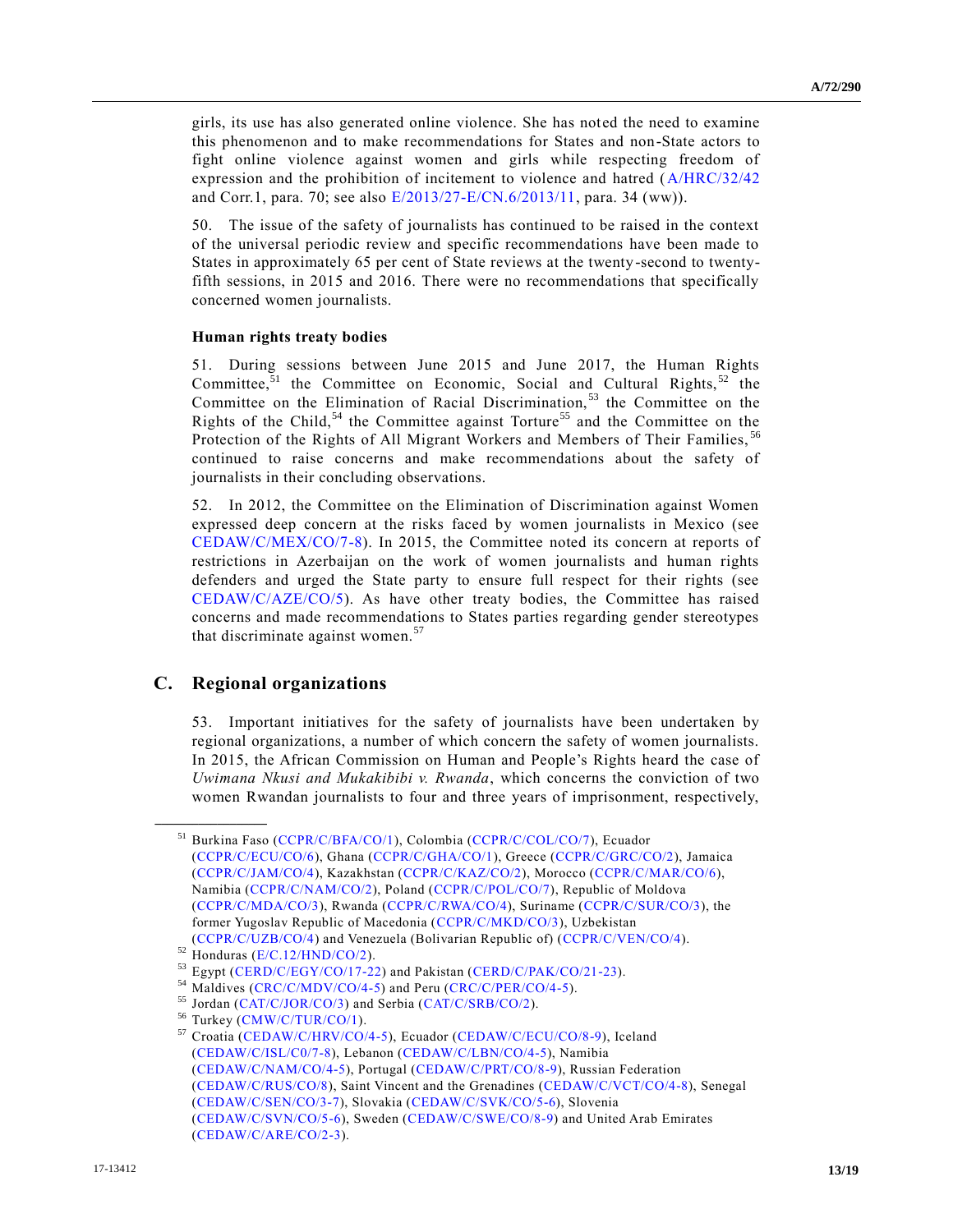on charges of criminal defamation and threatening national security. The decision from the Commission is pending.

54. The Inter-American Commission on Human Rights has made specific reference to violence against women journalists in its recent country reports on Honduras and Mexico.<sup>58</sup> The Special Rapporteur for Freedom of Expression of the Commission has expressed concern and made recommendations regarding the situation of women journalists. For example, in a 2013 report, the Special Rapporteur raised concerns about the safety of women journalists, including the lack of attention paid to the phenomenon and the obstacles to denouncing and understanding it.<sup>59</sup> The 2016 annual report of the Office of the Special Rapporteur contains a separate section on violence against women journalists. $60$ 

55. In 2013, the Council of Europe adopted recommendation CM/Rec(2013)1 on gender equality and the media, in which it stated that media freedom and gender equality were intrinsically interrelated. In April 2016, the Council of Europe adopted recommendation CM/Rec(2016)4 on the protection of journalism and the safety of journalists and other media actors, noting that female journalists and other female media actors faced specific gender-related dangers and that there was a need for urgent, resolute and systemic responses.

56. In February 2015, the Organization for Security and Cooperation in Europe (OSCE) Representative on Freedom of the Media issued a communiqué on the growing threat to female journalists online. In September 2015, the OSCE Representative held an expert meeting on the theme "New challenges to freedom of expression: countering online abuse of female journalists", following which she published a series of recommendations on how participating States, media organizations and intermediaries can assist to ensure that women journalists can work without fear.

### **D. Civil society organizations**

**\_\_\_\_\_\_\_\_\_\_\_\_\_\_\_\_\_\_**

57. Civil society organizations have developed wide-ranging initiatives for monitoring, analysing and reporting attacks, protection measures, awareness-raising and other measures to enhance the safety of women journalists and gender equality. Contributions also outlined policies and initiatives being implemented by organizations to address gender-based discrimination and workplace harassment.<sup>61</sup>

58. Monitoring and analysis is being carried out by a number of organizations, such as Article 19, which collects first-hand information on attacks against

<sup>58</sup> Inter-American Commission on Human Rights, *Situation of Human Rights in Honduras*, publication OEA/Ser.L/V/II, Doc. 42/15 (31 December 2015), paras. 214 and 215, and *Situation of Human Rights in Mexico*, publication OEA/Ser.L/V/II, Doc. 44/15 (31 December 2015), paras. 428-430.

<sup>&</sup>lt;sup>59</sup> Inter-American Commission on Human Rights, Office of the Special Rapporteur for Freedom of Expression, *Violence against Journalists and Media Workers: Inter-American Standards and National Practices on Prevention, Protection and Prosecution of Perpetrators*, publication OEA/Ser.L/V/II, CIDH/RELE/INF.12/13 (31 December 2013), paras. 250-269. See also annual report of the Office of the Special Rapporteur for Freedom of Expression, vol. II, publication OEA/Ser.L/V/II, Doc. 48/15 (31 December 2015), chap. V, para. 4 f, p. 378.

<sup>60</sup> Inter-American Commission on Human Rights, annual report of the Office of the Special Rapporteur for Freedom of Expression, vol. II, publication OEA/Ser.L/V/II, Doc. 22/17 (15 March 2017), chap. IV, sect. D. See also Office of the Special Rapporteur for Freedom of Expression, *Silenced Zones: Highly Dangerous Areas for the Exercise of Freedom of Expression*, publication OEA/Ser.L/V/II, CIDH/RELE/INF.16/17 (15 March 2017).

<sup>&</sup>lt;sup>61</sup> Contributions of the Netherlands, Bytes for All and International Federation of Journalists.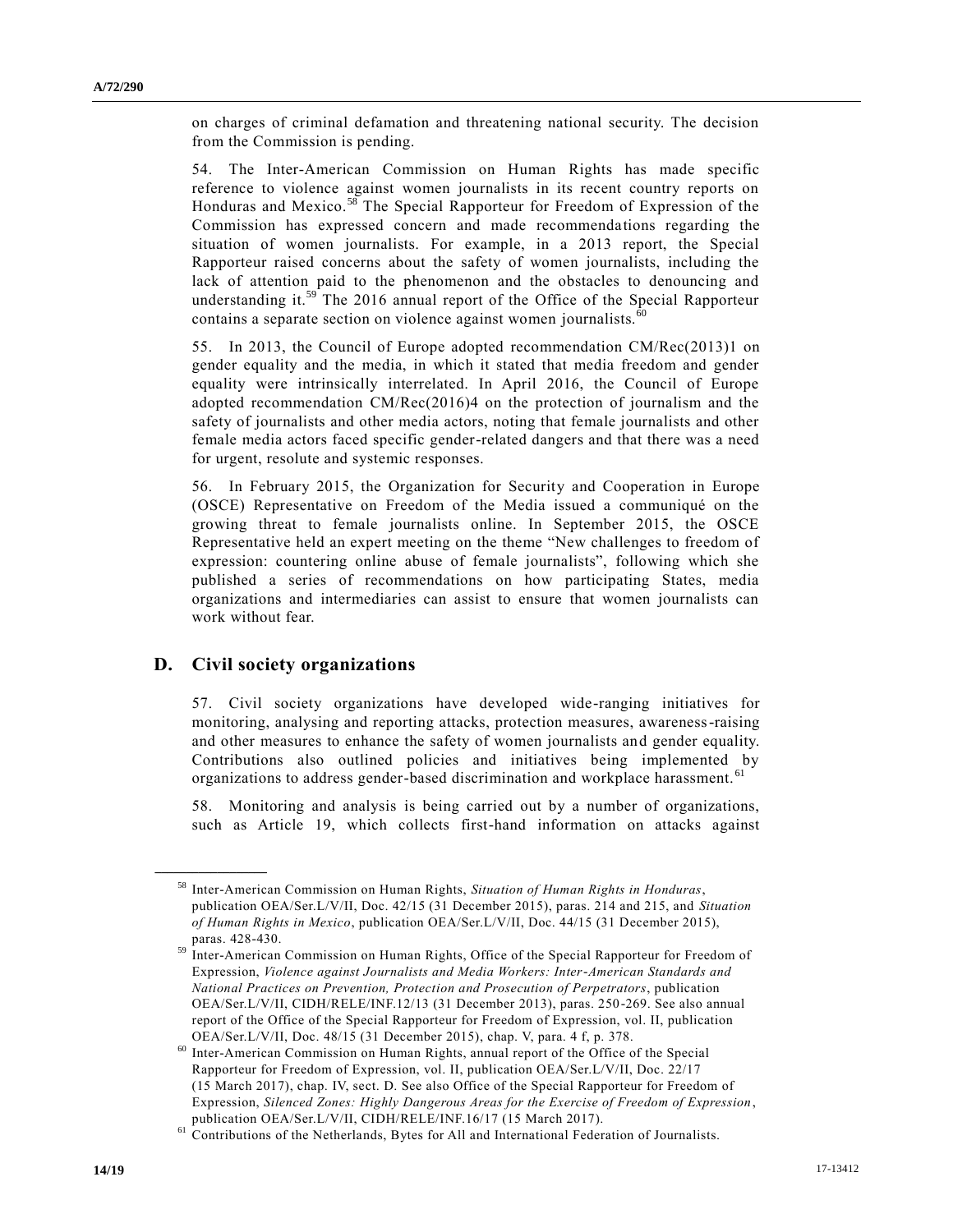journalists disaggregated in a number of ways, including sex and gender, and Bytes for All, which records violations against women in a separate database.  $62$ 

59. Organizations have developed guidance to assist journalists, including women journalists, to prepare for and respond to security threats and violence.<sup>63</sup> In its contribution, the World Association of Newspapers and News Publishers noted that its "Women in news" programme provides resources to media organizations to respond to issues of gender-based harassment in the newsroom and advising women journalists of their rights. Organizations also provide safety and security training to journalists, some of which specifically address women journalists, particularly in relation to online violence.<sup>64</sup>

60. Secure online platforms have been established through which journalists can report violence against them and, in many instances, seek advice and assistance, including, as described in their contributions, the International Press Institute programme, OnTheLine, the emergency response team of the Committee to Protect Journalists, and the Digital Rights Foundation cyberharassment helpline. Other reporting mechanisms have been established specifically for women journalists, such as the Women's Reporting Point, established by the European Federation of Journalists and the European Centre for Press and Media Freedom.<sup>65</sup> According to the contribution of the National Federation of Brazilian Journalists, in Brazil complaints of violence are received by a commission on violence against women journalists, which provides legal and emotional support. Trollbusters provides an online means to report incidents of cyberharassment and provides women journalists and publishers with emotional support and reputation management during cybercrises (www.troll-busters.com).

61. Organizations have also assisted in the establishment of peer support groups and online networks for women journalists. In its contribution, Article 19 noted that, with national partners in Brazil and Mexico, it had established all-women spaces to provide safe environments for peer-to-peer learning, exchange of experience and solidarity. The Cambodian Centre for Human Rights has created a network of online women bloggers and provides legal, security and psychosocial support and assistance to at-risk women journalists.<sup>6</sup>

62. With regard to awareness-raising, the Karisma Foundation explained in its contribution that it had launched an online campaign, Alerta Machitroll, designed to counter the abusive behaviour of trolls and raise awareness of online threats and abuse. The contribution of the International Press Institute described its platform, Voices against Online Harassment, which features videos of women journalists and other experts discussing the impact of online harassment on their work and solutions to combat it. The Cambodian Centre for Human Rights maintains profiles of women journalists working in Cambodia to increase the visibility of women in Cambodian media.<sup>67</sup>

 $62$  Contributions of Article 19 and Bytes for All. See also contributions of International Federation of Journalists, International Press Institute and PEN International, and UNESCO "World Tre nds in Freedom of Expression" (2014), p. 93.

<sup>63</sup> Contributions of Committee to Protect Journalists and Digital Rights Foundation. See also International Federation of Journalists, "Women working in war zones: guidelines for reporters, managers and editors" (2005).

<sup>64</sup> Contributions of Article 19, Bytes for All, Cambodian Centre for Human Rights, Digital Rights Foundation, Fojo Media Institute and Freedom House.

<sup>65</sup> Contributions of UNESCO and European Centre for Press and Media Freedom.

<sup>66</sup> Contribution of Cambodian Centre for Human Rights. See also contribution of Digital Rights Foundation.

<sup>67</sup> Contribution of Cambodian Centre for Human Rights.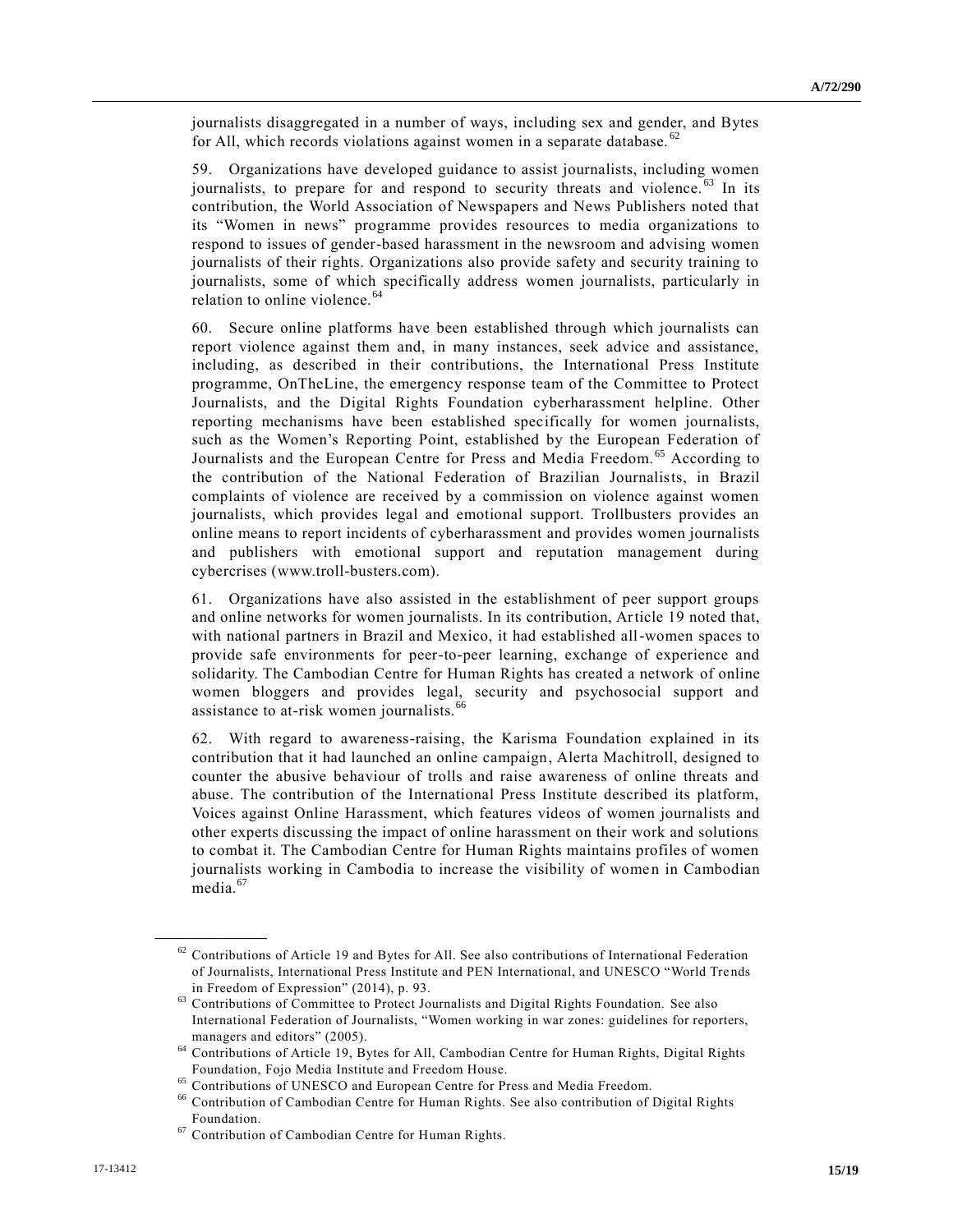63. In its contribution, the Fojo Media Institute noted that, in the context of initiatives organized by it and partners, two declarations were adopted in 2016 by civil society and media organizations. The Alexandria Declaration on Protection of Women Journalists urges Governments, media organizations and civil society to intensify their efforts in dealing with threats and online hate against journalists, with a particular focus on women journalists. The 2nd December Declaration was elaborated in defence of women journalists subjected to online hate and threats. It has been signed by a large number of newspapers and media practitioners from around the world.

# **V. Strengthening the safety of women journalists**

64. The following section aims to outline measures that could be taken as part of a gender-sensitive approach to strengthening the safety of women journalists. The suggested measures are based on a review of State practice and relevant work of international, regional and national organizations and civil society.

65. A gender-sensitive approach requires understanding and taking into account the different experiences, views and needs of women and men and those who identify with other identities. In relation to women journalists, such an approach will ensure that any measures adopted will appropriately and effectively address their safety concerns and will be transformative. Measures should not, under any circumstances, lead to reinforcing gender stereotypes, widening already existing inequalities or further entrenching discrimination against women. They must also balance the need to enable women to enter and remain in the profession on equal terms with men while ensuring their greatest possible safety. The meaningful participation of women journalists and experts in the development of laws, policies and programmes, and their implementation, monitoring and evaluation, is essential.

66. In the first instance, the gendered nature of phenomena of violence against women journalists, the specific and differential impacts of the human rights violations experienced by women journalists and the power relations at the core of these violations must be addressed in the broader context of discrimination against women. This requires substantive shifts in the deeply entrenched social and cultural norms that reinforce harmful gender stereotypes and perpetuate women's subordination to men [\(A/HRC/35/29,](https://undocs.org/A/HRC/35/29) para. 104).

#### **Clear political will**

67. Unequivocal and sustained political will and effort are needed to tackle gender-based discrimination, including violence, and inequality and gender-based stereotypes. Violence against women journalists should be condemned at the highest levels of Government.

#### **Monitoring and analysis**

68. There appears to be a broad understanding of the issue of violence against women journalists. However, there is an urgent need for systematic monitoring of violence against journalists and the collection and analysis of concrete data that are disaggregated by gender, among other factors, and that take into account the different experiences, views and needs of women, men and those who identify with other identities. The indicators being developed in the framework of the Sustainable Development Goals represent one avenue for information collection and analysis on non-discrimination, gender equality and violence against women, as well as some specific rights violations of journalists. Data and analysis arising in the context of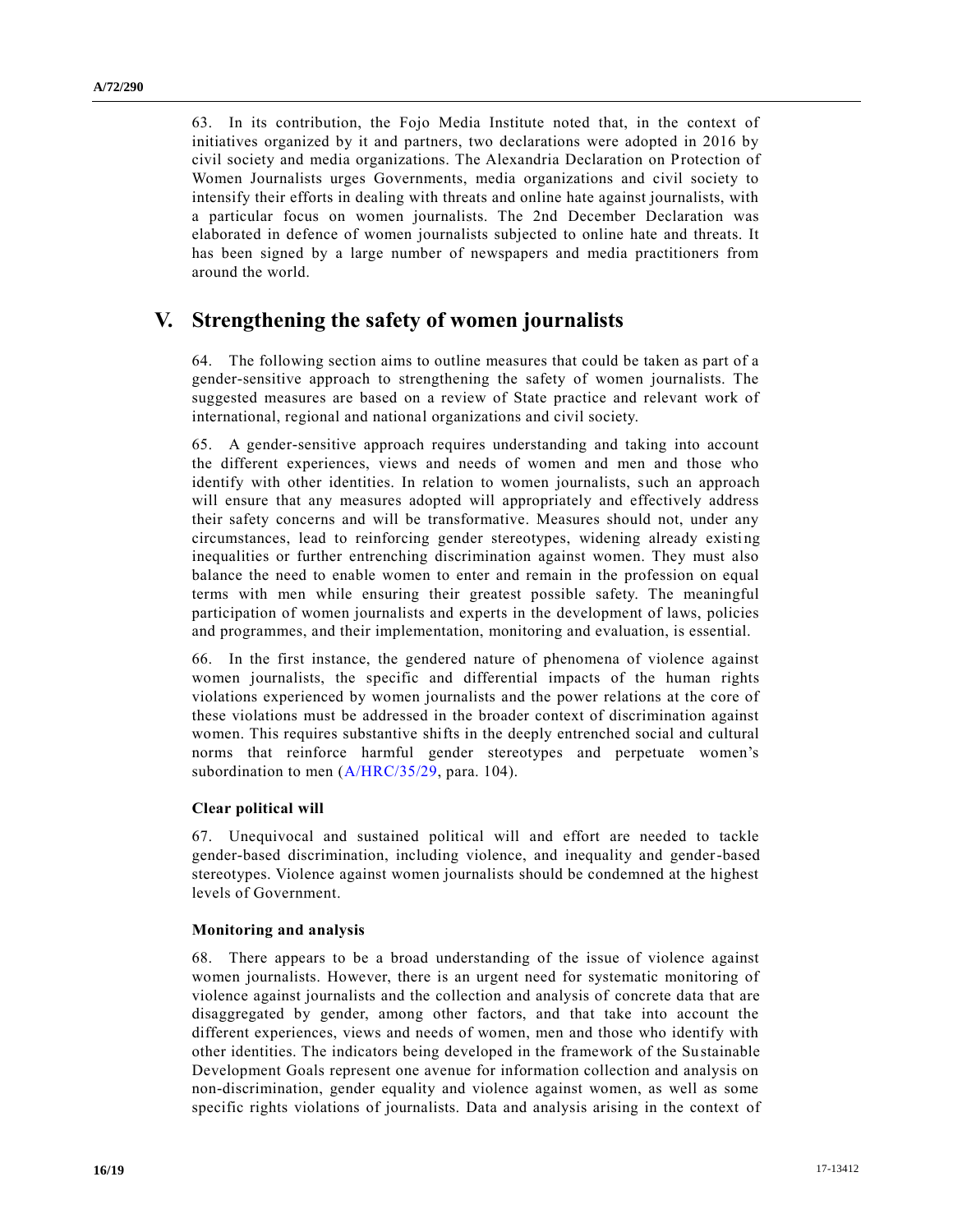the Sustainable Development Goals, complemented by human rights monitoring and analysis, should be regularly published to contribute to awareness-raising.

#### **Ensuring legal protection**

69. Laws that discriminate against women should be repealed. Laws which may be gender-neutral but discriminate in practice against women should be modified to ensure consistency with international human rights standards, including with regard to educational opportunities, equal pay for work of equal value and employment conditions and opportunities.

70. Laws must protect against violence against women in the workplace and the protection of women journalists (online and offline) should be expressly provided for by law. Where laws on the right to freedom of speech and the protection of journalists generally exist, they should be reviewed to ensure they fully address the specificities of the experience of women journalists. This includes the particularities of attacks directed at women journalists in the digital space [\(A/HRC/35/9,](https://undocs.org/A/HRC/35/9) paras. 57-62). The legal framework should also provide for effective, gendersensitive remedies. Any violations must be investigated, prosecuted and punished.

71. Women journalists should be empowered to claim their rights, including through ensuring that the laws are well-known by all relevant actors and there are clear procedures and mechanisms in place for addressing any breaches of the law.

#### **Policy development and implementation**

72. All efforts should be made to ensure that the legal framework is fully implemented. Strong policies should be devised that aim to ensure non-discrimination and the prevention of violence against women journalists. Respect for and implementation of these laws and policies should be the responsibility of everyone concerned, including government officials and staff of media organizations.

#### **Accountability**

73. Ensuring accountability for attacks against women journalists, including in the online sphere, is a critical element of prevention, sends a clear message that attacks against women journalists will not be tolerated and provides an avenue for gendersensitive reparations for the victim/survivor.

74. Strengthening the knowledge of law enforcement personnel, the judiciary and members of the media profession about gender-based discrimination, violence against women journalists and gender stereotypes is essential so as to address stigma and discrimination and ensure they can identify and appropriately respon d to complaints. Law enforcement personnel and the judiciary should be trained in digital literacy and the particularities of online threats and harassment of women journalists.

75. Women journalists must be able to report attacks in a safe manner and the y may need assistance and support to do so. Law enforcement personnel, the judiciary and civil society organizations should consider putting in place safe gendersensitive procedures to encourage women to report attacks. This might include outreach and awareness-raising initiatives and training women staff to give them expertise in addressing sexual violence and trauma.

76. Where States have put in place special protection mechanisms for journalists, protection of women journalists will be enhanced through a gender analysis of the procedures and operations of the mechanism, including their effectiveness. Consideration should be given to devising, for example, gender-based risk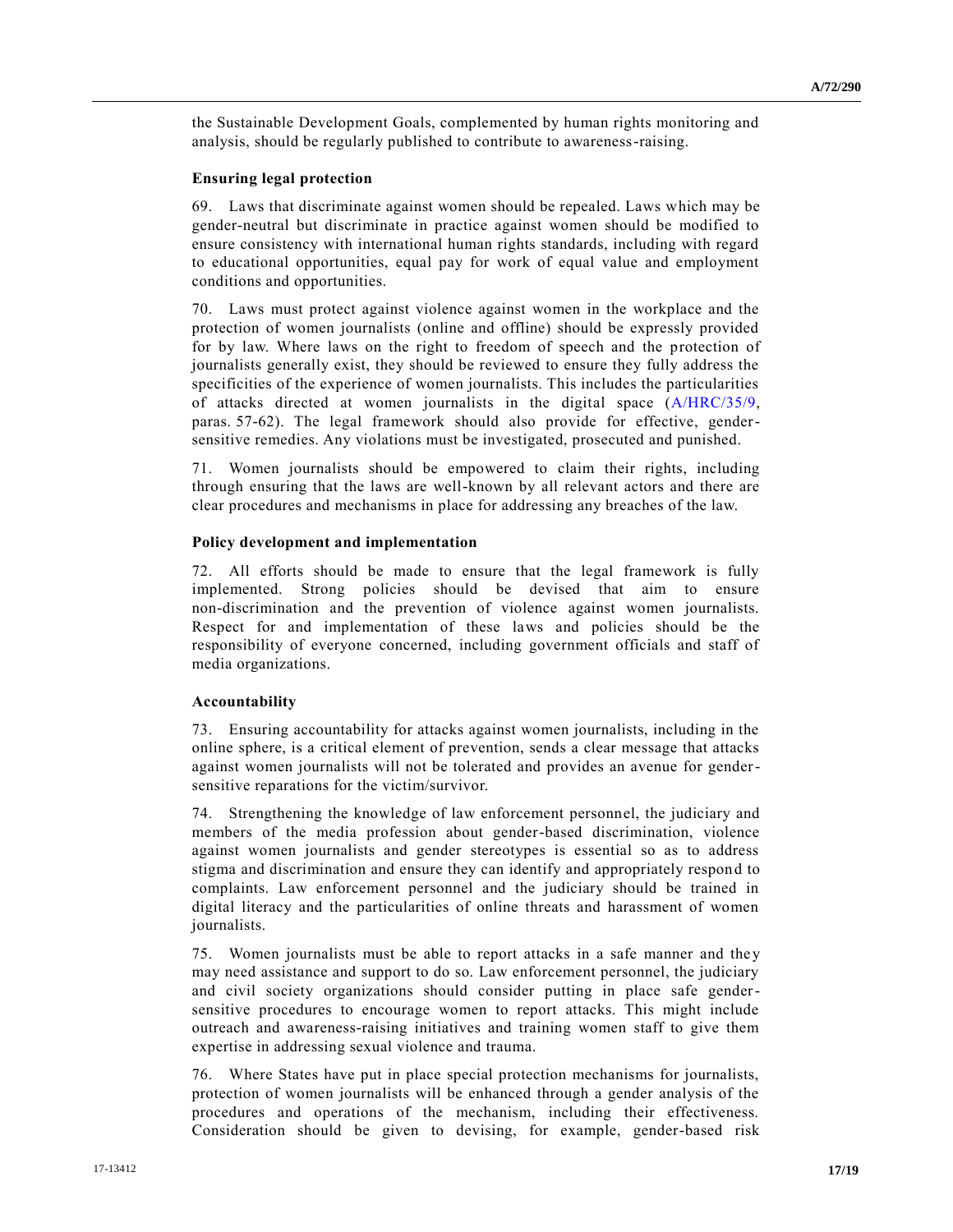assessment methodologies and gender-specific security and protection measures for women and men.

#### **Awareness-raising**

77. Awareness-raising should be carried out within governments, law enforcement and security agencies, the judiciary, the media profession, social media corporations, educational institutions and the general public about gender-based discrimination and violence against women journalists, the critical role of women journalists in the exercise of freedom of expression and access to information, and gender stereotypes.

#### **Legal and medical support**

78. All journalists, including women journalists, that have experienced violence, threats or intimidation should have access to a comprehensive system of legal and medical, including psychosocial, assistance that is capable of addressing the particular needs of both men and women. Moreover, women journalists could be encouraged to establish peer groups that function as safe spaces in which women journalists can find support and information.

#### **Empowering women to protect themselves**

79. Media houses and civil society can play an important role in advising and facilitating women journalists to take measures that can increase their security. Measures such as taking necessary logistical preparations to ensure security and ensuring situational awareness can help reduce risk.<sup>68</sup> Although currently limited, there may also be steps women journalists can take in the online environment, such as asserting greater user control through blocking and reporting Twitter accounts of those who are engaging in harassing or intimidating behaviour, and sharing the blocked list with others. Considerably more research and analysis is needed in this area.

### **VI. Conclusions and recommendations**

80. **Relevant actors, at the international, regional and national levels, have begun to address the issue of safety of women journalists and there is wide scope for much more to be done. The General Assembly has underlined the importance of taking a gender-sensitive approach when considering measures to address the safety of journalists. Adopting such an approach will, critically, enable these existing efforts to be built on in a way that ensures that the experiences and concerns of women journalists are effectively addressed.**

81. **In section V of the present report, measures are suggested to inform a gender-sensitive approach to the issue of the safety of women journalists that is located in the broader context of gender-based discrimination and inequality. Among other important matters, these measures draw attention to the urgent need for systematic monitoring of violations against journalists; the collection of concrete data that are disaggregated by, among other factors, gender, and their analysis; the need for clear political will to address the issue; legislative and policy development and implementation; and accountability.**

<sup>68</sup> A series of measures are set out in detail in *Violence and Harassment against Women in the News Media*, pp. 32-37, and in "Women working in war zones".